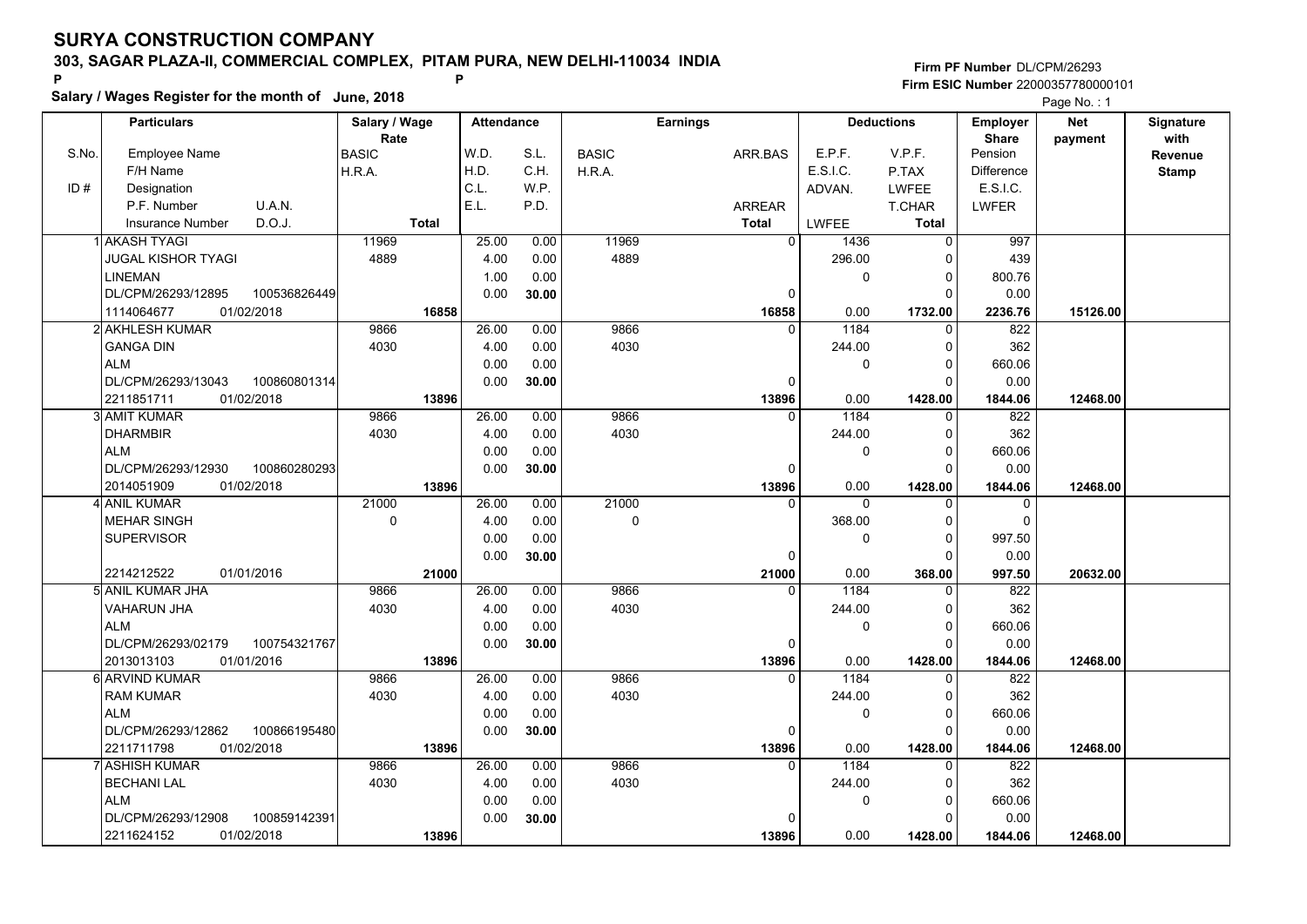**Salary / Wages Register for the month of June, 2018 <sup>P</sup> <sup>P</sup>**

|       | Salary / wages Register for the month of June, 2018 |               |                   |       |              |                 |             |                   | Page No.: 2       |            |              |
|-------|-----------------------------------------------------|---------------|-------------------|-------|--------------|-----------------|-------------|-------------------|-------------------|------------|--------------|
|       | <b>Particulars</b>                                  | Salary / Wage | <b>Attendance</b> |       |              | <b>Earnings</b> |             | <b>Deductions</b> | <b>Employer</b>   | <b>Net</b> | Signature    |
|       |                                                     | Rate          |                   |       |              |                 |             |                   | <b>Share</b>      | payment    | with         |
| S.No. | <b>Employee Name</b>                                | <b>BASIC</b>  | W.D.              | S.L.  | <b>BASIC</b> | ARR.BAS         | E.P.F.      | V.P.F.            | Pension           |            | Revenue      |
|       | F/H Name                                            | H.R.A.        | H.D.              | C.H.  | H.R.A.       |                 | E.S.I.C.    | P.TAX             | <b>Difference</b> |            | <b>Stamp</b> |
| ID#   | Designation                                         |               | C.L.              | W.P.  |              |                 | ADVAN.      | <b>LWFEE</b>      | E.S.I.C.          |            |              |
|       | P.F. Number<br>U.A.N.                               |               | E.L.              | P.D.  |              | <b>ARREAR</b>   |             | T.CHAR            | <b>LWFER</b>      |            |              |
|       | D.O.J.<br><b>Insurance Number</b>                   | <b>Total</b>  |                   |       |              | <b>Total</b>    | LWFEE       | <b>Total</b>      |                   |            |              |
|       | 8 ASHISH KUMAR                                      | 9866          | 13.00             | 0.00  | 5920         | $\Omega$        | 710         | $\overline{0}$    | 493               |            |              |
|       | <b>BHAGIRATH</b>                                    | 4030          | 2.00              | 0.00  | 2418         |                 | 146.00      | $\Omega$          | 217               |            |              |
|       | <b>ALM</b>                                          |               | 2.00              | 12.00 |              |                 | 0           | 0                 | 396.06            |            |              |
|       | DL/CPM/26293/12339<br>101015566564                  |               | 1.00              | 18.00 |              | 0               |             | $\Omega$          | 0.00              |            |              |
|       | 1114946488<br>01/02/2018                            | 13896         |                   |       |              | 8338            | 0.00        | 856.00            | 1106.06           | 7482.00    |              |
|       | 9 AVDESH                                            | 11969         | 6.00              | 0.00  | 3990         | $\Omega$        | 479         | $\Omega$          | 332               |            |              |
|       | <b>SARJU PRASAD</b>                                 | 4889          | 1.00              | 0.00  | 1630         |                 | 99.00       | 0                 | 147               |            |              |
|       | LINEMAN                                             |               | 3.00              | 20.00 |              |                 | 0           | $\Omega$          | 266.95            |            |              |
|       | DL/CPM/26293/12896<br>100867447628                  |               | 0.00              | 10.00 |              | 0               |             | 0                 | 0.00              |            |              |
|       | 2211624158<br>01/02/2018                            | 16858         |                   |       |              | 5620            | 0.00        | 578.00            | 745.95            | 5042.00    |              |
|       | 10 BANWARI LAL                                      | 9866          | 25.00             | 0.00  | 9866         | $\Omega$        | 1184        | 0                 | 822               |            |              |
|       | <b>MEWA LAL</b>                                     | 4030          | 4.00              | 0.00  | 4030         |                 | 244.00      | $\Omega$          | 362               |            |              |
|       | <b>ALM</b>                                          |               | 1.00              | 0.00  |              |                 | $\mathbf 0$ | $\Omega$          | 660.06            |            |              |
|       | 100863882843<br>DL/CPM/26293/12891                  |               | 0.00              | 30.00 |              | $\Omega$        |             | $\Omega$          | 0.00              |            |              |
|       | 2211624161<br>01/02/2018                            | 13896         |                   |       |              | 13896           | 0.00        | 1428.00           | 1844.06           | 12468.00   |              |
|       | 11 BHAGIRATH                                        | 11969         | 26.00             | 0.00  | 11969        | $\Omega$        | 1436        | $\Omega$          | 997               |            |              |
|       | <b>MANOHAR LAL</b>                                  | 4889          | 4.00              | 0.00  | 4889         |                 | 296.00      | $\Omega$          | 439               |            |              |
|       | LINEMAN                                             |               | 0.00              | 0.00  |              |                 | $\mathbf 0$ | 0                 | 800.76            |            |              |
|       | DL/CPM/26293/12918<br>100863039524                  |               | 0.00              | 30.00 |              | $\Omega$        |             | $\Omega$          | 0.00              |            |              |
|       | 2014014472<br>01/02/2018                            | 16858         |                   |       |              | 16858           | 0.00        | 1732.00           | 2236.76           | 15126.00   |              |
|       | <b>12 CHHOTE LAL</b>                                | 11969         | 26.00             | 0.00  | 11969        | $\Omega$        | 1436        | $\Omega$          | 997               |            |              |
|       | <b>SAHDEV PRASAD</b>                                | 4889          | 4.00              | 0.00  | 4889         |                 | 296.00      | 0                 | 439               |            |              |
|       | LINEMAN                                             |               | 0.00              | 0.00  |              |                 | 0           | $\Omega$          | 800.76            |            |              |
|       | DL/CPM/26293/12878<br>100536832029                  |               | 0.00              | 30.00 |              | 0               |             | 0                 | 0.00              |            |              |
|       | 01/02/2018<br>2211645085                            | 16858         |                   |       |              | 16858           | 0.00        | 1732.00           | 2236.76           | 15126.00   |              |
|       | 13 DEEPAK KUMAR                                     | 9866          | 26.00             | 0.00  | 9866         | 0               | 1184        | 0                 | 822               |            |              |
|       | <b>JHOOREE PRASAD</b>                               | 4030          | 4.00              | 0.00  | 4030         |                 | 244.00      | $\Omega$          | 362               |            |              |
|       | <b>ALM</b>                                          |               | 0.00              | 0.00  |              |                 | $\mathbf 0$ | $\Omega$          | 660.06            |            |              |
|       | DL/CPM/26293/12863<br>100861863958                  |               | 0.00              | 30.00 |              | 0               |             | $\Omega$          | 0.00              |            |              |
|       | 1114066648<br>01/02/2018                            | 13896         |                   |       |              | 13896           | 0.00        | 1428.00           | 1844.06           | 12468.00   |              |
|       | 14 DEV NARAYAN                                      | 9866          | 26.00             | 0.00  | 9866         | $\Omega$        | 1184        | $\Omega$          | 822               |            |              |
|       | <b>MOHAN LAL</b>                                    | 4030          | 4.00              | 0.00  | 4030         |                 | 244.00      | $\Omega$          | 362               |            |              |
|       | <b>ALM</b>                                          |               | 0.00              | 0.00  |              |                 | 0           | 0                 | 660.06            |            |              |
|       | 100863963002<br>DL/CPM/26293/12864                  |               | 0.00              | 30.00 |              | $\Omega$        |             | O                 | 0.00              |            |              |
|       | 2211624167<br>01/02/2018                            | 13896         |                   |       |              | 13896           | 0.00        | 1428.00           | 1844.06           | 12468.00   |              |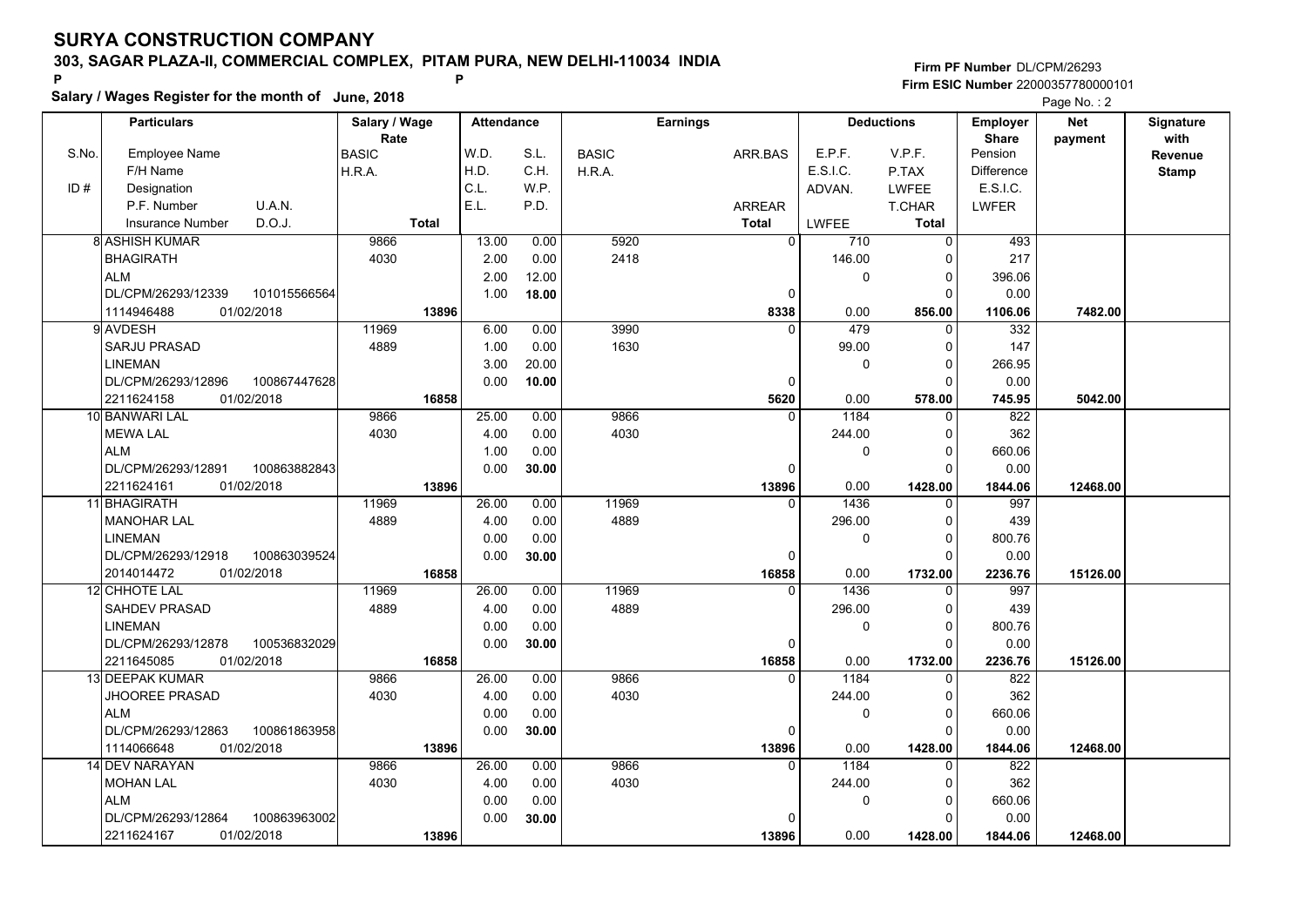**Salary / Wages Register for the month of June, 2018 <sup>P</sup> <sup>P</sup>**

**Firm PF Number**DL/CPM/26293**Firm ESIC Number** 22000357780000101

Page No.: 3

|       | <b>Particulars</b>                 | Salary / Wage        | <b>Attendance</b> |       |              | <b>Earnings</b> |                |          | <b>Deductions</b> | <b>Employer</b>         | <b>Net</b> | <b>Signature</b> |
|-------|------------------------------------|----------------------|-------------------|-------|--------------|-----------------|----------------|----------|-------------------|-------------------------|------------|------------------|
| S.No. | Employee Name                      | Rate<br><b>BASIC</b> | W.D.              | S.L.  | <b>BASIC</b> | ARR.BAS         |                | E.P.F.   | V.P.F.            | <b>Share</b><br>Pension | payment    | with<br>Revenue  |
|       | F/H Name                           | H.R.A.               | H.D.              | C.H.  | H.R.A.       |                 |                | E.S.I.C. | P.TAX             | <b>Difference</b>       |            |                  |
| ID#   | Designation                        |                      | C.L.              | W.P.  |              |                 |                | ADVAN.   | <b>LWFEE</b>      | E.S.I.C.                |            | <b>Stamp</b>     |
|       | P.F. Number<br>U.A.N.              |                      | E.L.              | P.D.  |              | ARREAR          |                |          | T.CHAR            | <b>LWFER</b>            |            |                  |
|       | D.O.J.<br>Insurance Number         | <b>Total</b>         |                   |       |              | <b>Total</b>    |                |          | Total             |                         |            |                  |
|       |                                    |                      |                   |       |              |                 |                | LWFEE    |                   |                         |            |                  |
|       | 15 DHARMENDER KUMAR                | 9866                 | 26.00             | 0.00  | 9866         |                 | $\overline{0}$ | 1184     | $\mathbf{0}$      | 822                     |            |                  |
|       | PHOOL CHAND                        | 4030                 | 4.00              | 0.00  | 4030         |                 |                | 244.00   | O                 | 362                     |            |                  |
|       | <b>ALM</b>                         |                      | 0.00              | 0.00  |              |                 |                | 0        | $\Omega$          | 660.06                  |            |                  |
|       | DL/CPM/26293/12885<br>100865329935 |                      | 0.00              | 30.00 |              |                 | 0              |          |                   | 0.00                    |            |                  |
|       | 01/02/2018<br>2211624178           | 13896                |                   |       |              |                 | 13896          | 0.00     | 1428.00           | 1844.06                 | 12468.00   |                  |
|       | 16 DHEERAJ KUMAR THAKUR            | 21000                | 26.00             | 0.00  | 21000        |                 | $\Omega$       | 0        | $\Omega$          | 0                       |            |                  |
|       | <b>SHATRUGHAN THAKUR</b>           | 0                    | 4.00              | 0.00  | 0            |                 |                | 368.00   | $\Omega$          | $\mathbf 0$             |            |                  |
|       | <b>SUPERVISOR</b>                  |                      | 0.00              | 0.00  |              |                 |                | 0        | $\Omega$          | 997.50                  |            |                  |
|       |                                    |                      | 0.00              | 30.00 |              |                 | $\Omega$       |          | n                 | 0.00                    |            |                  |
|       | 17/06/2015<br>2214212214           | 21000                |                   |       |              |                 | 21000          | 0.00     | 368.00            | 997.50                  | 20632.00   |                  |
|       | 17 DILEEP SINGH                    | 9866                 | 26.00             | 0.00  | 9866         |                 | $\Omega$       | 1184     |                   | 822                     |            |                  |
|       | <b>RAM SHANKAR</b>                 | 4030                 | 4.00              | 0.00  | 4030         |                 |                | 244.00   | $\Omega$          | 362                     |            |                  |
|       | <b>ALM</b>                         |                      | 0.00              | 0.00  |              |                 |                | 0        | $\Omega$          | 660.06                  |            |                  |
|       | DL/CPM/26293/12904<br>100866281542 |                      | 0.00              | 30.00 |              |                 | 0              |          | $\Omega$          | 0.00                    |            |                  |
|       | 1111624180<br>01/02/2018           | 13896                |                   |       |              |                 | 13896          | 0.00     | 1428.00           | 1844.06                 | 12468.00   |                  |
|       | 18 GANGA RAM                       | 11969                | 20.00             | 0.00  | 10772        |                 | $\Omega$       | 1293     |                   | 897                     |            |                  |
|       | <b>ARJUN LAL</b>                   | 4889                 | 3.00              | 0.00  | 4400         |                 |                | 266.00   | $\Omega$          | 396                     |            |                  |
|       | LINEMAN                            |                      | 4.00              | 3.00  |              |                 |                | 0        | $\Omega$          | 720.67                  |            |                  |
|       | 100858449251<br>DL/CPM/26293/12880 |                      | 0.00              | 27.00 |              |                 | 0              |          | $\Omega$          | 0.00                    |            |                  |
|       | 01/02/2018<br>1111624240           | 16858                |                   |       |              |                 | 15172          | 0.00     | 1559.00           | 2013.67                 | 13613.00   |                  |
|       | 19 GANGA SEWAK                     | 11969                | 17.00             | 0.00  | 8777         |                 | $\Omega$       | 1053     | $\Omega$          | 731                     |            |                  |
|       | <b>SUKH NANDAN</b>                 | 4889                 | 3.00              | 0.00  | 3585         |                 |                | 217.00   | $\Omega$          | 322                     |            |                  |
|       | <b>LINEMAN</b>                     |                      | 2.00              | 8.00  |              |                 |                | 0        | $\mathbf 0$       | 587.20                  |            |                  |
|       | DL/CPM/26293/12849<br>100868664958 |                      | 0.00              | 22.00 |              |                 | 0              |          | $\Omega$          | 0.00                    |            |                  |
|       | 2211624243<br>01/02/2018           | 16858                |                   |       |              |                 | 12362          | 0.00     | 1270.00           | 1640.20                 | 11092.00   |                  |
|       | 20 GAUTAM SINGH                    | 9866                 | 25.00             | 0.00  | 9866         |                 | $\Omega$       | 1184     | $\Omega$          | 822                     |            |                  |
|       | <b>NIHAL SINGH</b>                 | 4030                 | 4.00              | 0.00  | 4030         |                 |                | 244.00   | 0                 | 362                     |            |                  |
|       | <b>ALM</b>                         |                      | 1.00              | 0.00  |              |                 |                | 0        | $\Omega$          | 660.06                  |            |                  |
|       | 100864850254<br>DL/CPM/26293/12894 |                      | 0.00              | 30.00 |              |                 | 0              |          | $\Omega$          | 0.00                    |            |                  |
|       | 2212979651<br>01/02/2018           | 13896                |                   |       |              |                 | 13896          | 0.00     | 1428.00           | 1844.06                 | 12468.00   |                  |
|       | 21 GUDDU                           | 9866                 | 18.00             | 0.00  | 8222         |                 | $\mathbf{0}$   | 987      | $\mathbf{0}$      | 685                     |            |                  |
|       | <b>GANGA RAM</b>                   | 4030                 | 3.00              | 0.00  | 3358         |                 |                | 203.00   | $\Omega$          | 302                     |            |                  |
|       | <b>ALM</b>                         |                      | 4.00              | 5.00  |              |                 |                | 0        | $\Omega$          | 550.05                  |            |                  |
|       | DL/CPM/26293/12889<br>100860805370 |                      | 0.00              | 25.00 |              |                 | $\Omega$       |          | $\Omega$          | 0.00                    |            |                  |
|       | 2014013928<br>01/02/2018           | 13896                |                   |       |              |                 | 11580          | 0.00     | 1190.00           | 1537.05                 | 10390.00   |                  |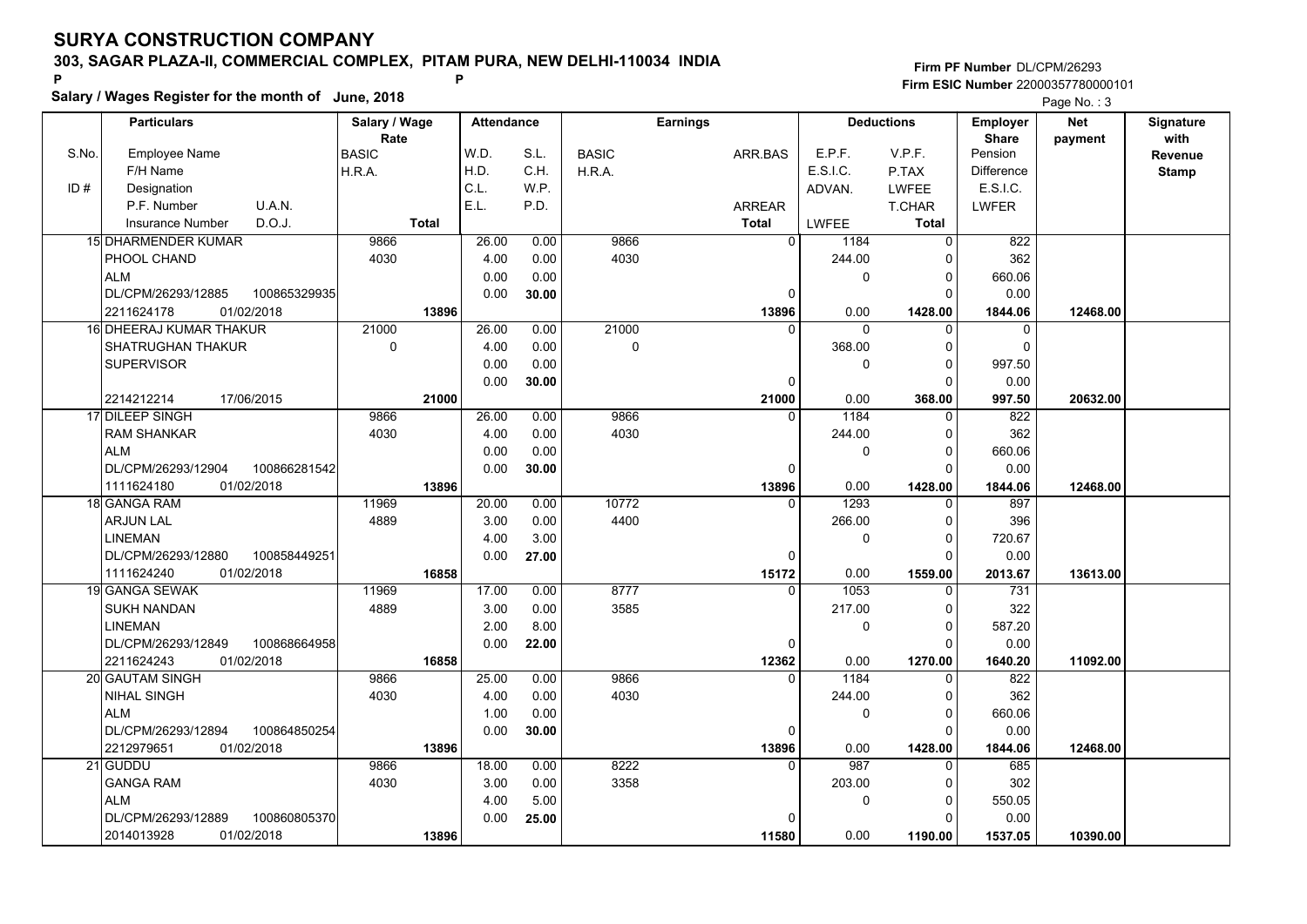**Salary / Wages Register for the month of June, 2018 <sup>P</sup> <sup>P</sup>**

|       | Salary / wages Register for the month of June, 2018 |               |                   |       |              |                 |                |          | Page No.: 4       |                   |            |              |
|-------|-----------------------------------------------------|---------------|-------------------|-------|--------------|-----------------|----------------|----------|-------------------|-------------------|------------|--------------|
|       | <b>Particulars</b>                                  | Salary / Wage | <b>Attendance</b> |       |              | <b>Earnings</b> |                |          | <b>Deductions</b> | <b>Employer</b>   | <b>Net</b> | Signature    |
|       |                                                     | Rate          |                   |       |              |                 |                |          |                   | <b>Share</b>      | payment    | with         |
| S.No. | <b>Employee Name</b>                                | <b>BASIC</b>  | W.D.              | S.L.  | <b>BASIC</b> |                 | ARR.BAS        | E.P.F.   | V.P.F.            | Pension           |            | Revenue      |
|       | F/H Name                                            | H.R.A.        | H.D.              | C.H.  | H.R.A.       |                 |                | E.S.I.C. | P.TAX             | <b>Difference</b> |            | <b>Stamp</b> |
| ID#   | Designation                                         |               | C.L.              | W.P.  |              |                 |                | ADVAN.   | <b>LWFEE</b>      | E.S.I.C.          |            |              |
|       | U.A.N.<br>P.F. Number                               |               | E.L.              | P.D.  |              |                 | <b>ARREAR</b>  |          | T.CHAR            | <b>LWFER</b>      |            |              |
|       | D.O.J.<br><b>Insurance Number</b>                   | <b>Total</b>  |                   |       |              |                 | <b>Total</b>   | LWFEE    | <b>Total</b>      |                   |            |              |
|       | 22 HARI KISHAN                                      | 11969         | 24.00             | 0.00  | 11969        |                 | $\overline{0}$ | 1436     | $\Omega$          | 997               |            |              |
|       | <b>KALE RAM</b>                                     | 4889          | 4.00              | 0.00  | 4889         |                 |                | 296.00   | C                 | 439               |            |              |
|       | <b>FITTER</b>                                       |               | 2.00              | 0.00  |              |                 |                | 0        | $\mathbf 0$       | 800.76            |            |              |
|       | 100862146424<br>DL/CPM/26293/12871                  |               | 0.00              | 30.00 |              |                 | 0              |          | ŋ                 | 0.00              |            |              |
|       | 1111645093<br>01/02/2018                            | 16858         |                   |       |              |                 | 16858          | 0.00     | 1732.00           | 2236.76           | 15126.00   |              |
|       | 23 HARIHAR KUSHWAHA                                 | 9866          | 26.00             | 0.00  | 9866         |                 | $\Omega$       | 1184     | $\Omega$          | 822               |            |              |
|       | <b>RAM KISHAN</b>                                   | 4030          | 4.00              | 0.00  | 4030         |                 |                | 244.00   | $\Omega$          | 362               |            |              |
|       | <b>ALM</b>                                          |               | 0.00              | 0.00  |              |                 |                | 0        | ŋ                 | 660.06            |            |              |
|       | DL/CPM/26293/13040<br>100866184209                  |               | 0.00              | 30.00 |              |                 | $\Omega$       |          |                   | 0.00              |            |              |
|       | 2211624249<br>01/02/2018                            | 13896         |                   |       |              |                 | 13896          | 0.00     | 1428.00           | 1844.06           | 12468.00   |              |
|       | 24 JAGDEV                                           | 11969         | 26.00             | 0.00  | 11969        |                 | $\Omega$       | 1436     | $\Omega$          | 997               |            |              |
|       | <b>SHYAM LAL</b>                                    | 4889          | 4.00              | 0.00  | 4889         |                 |                | 296.00   | $\Omega$          | 439               |            |              |
|       | <b>FOREMAN</b>                                      |               | 0.00              | 0.00  |              |                 |                | 0        | $\Omega$          | 800.76            |            |              |
|       | DL/CPM/26293/13225<br>100630416557                  |               | 0.00              | 30.00 |              |                 | $\Omega$       |          | $\Omega$          | 0.00              |            |              |
|       | 2211624253<br>01/02/2018                            | 16858         |                   |       |              |                 | 16858          | 0.00     | 1732.00           | 2236.76           | 15126.00   |              |
|       | 25 JAI RAM                                          | 11969         | 26.00             | 0.00  | 11969        |                 | $\Omega$       | 1436     | $\Omega$          | 997               |            |              |
|       | <b>RAM LAL</b>                                      | 4889          | 4.00              | 0.00  | 4889         |                 |                | 296.00   | $\Omega$          | 439               |            |              |
|       | <b>LINEMAN</b>                                      |               | 0.00              | 0.00  |              |                 |                | 0        | $\Omega$          | 800.76            |            |              |
|       | DL/CPM/26293/12850<br>100866210958                  |               | 0.00              | 30.00 |              |                 | $\mathbf{0}$   |          | $\Omega$          | 0.00              |            |              |
|       | 2211624259<br>01/02/2018                            | 16858         |                   |       |              |                 | 16858          | 0.00     | 1732.00           | 2236.76           | 15126.00   |              |
|       | 26 JHOORI                                           | 11969         | 26.00             | 0.00  | 11969        |                 | 0              | 1436     | $\Omega$          | 997               |            |              |
|       | <b>SHIV GULAB</b>                                   | 4889          | 4.00              | 0.00  | 4889         |                 |                | 296.00   | $\Omega$          | 439               |            |              |
|       | <b>FOREMAN</b>                                      |               | 0.00              | 0.00  |              |                 |                | 0        | $\Omega$          | 800.76            |            |              |
|       | DL/CPM/26293/13224<br>100536820777                  |               | 0.00              | 30.00 |              |                 | 0              |          | ∩                 | 0.00              |            |              |
|       | 2211624261<br>01/02/2018                            | 16858         |                   |       |              |                 | 16858          | 0.00     | 1732.00           | 2236.76           | 15126.00   |              |
|       | 27 JITENDER KUMAR                                   | 11969         | 26.00             | 0.00  | 11969        |                 | $\Omega$       | 1436     | $\Omega$          | 997               |            |              |
|       | PHOOL CHAND                                         | 4889          | 4.00              | 0.00  | 4889         |                 |                | 296.00   | $\Omega$          | 439               |            |              |
|       | <b>LINEMAN</b>                                      |               | 0.00              | 0.00  |              |                 |                | 0        | 0                 | 800.76            |            |              |
|       | DL/CPM/26293/12903<br>100865330018                  |               | 0.00              | 30.00 |              |                 | $\Omega$       |          | ŋ                 | 0.00              |            |              |
|       | 2211624263<br>01/02/2018                            | 16858         |                   |       |              |                 | 16858          | 0.00     | 1732.00           | 2236.76           | 15126.00   |              |
|       | 28 MANISH JAISWAL                                   | 9866          | 26.00             | 0.00  | 9866         |                 | $\Omega$       | 1184     |                   | 822               |            |              |
|       | N.P JAISWAL                                         | 4030          | 4.00              | 0.00  | 4030         |                 |                | 244.00   | ŋ                 | 362               |            |              |
|       | <b>ALM</b>                                          |               | 0.00              | 0.00  |              |                 |                | 0        | $\Omega$          | 660.06            |            |              |
|       | 100536817361<br>DL/CPM/26293/12873                  |               | 0.00              | 30.00 |              |                 | $\Omega$       |          |                   | 0.00              |            |              |
|       | 01/02/2018<br>2211624272                            | 13896         |                   |       |              |                 | 13896          | 0.00     | 1428.00           | 1844.06           | 12468.00   |              |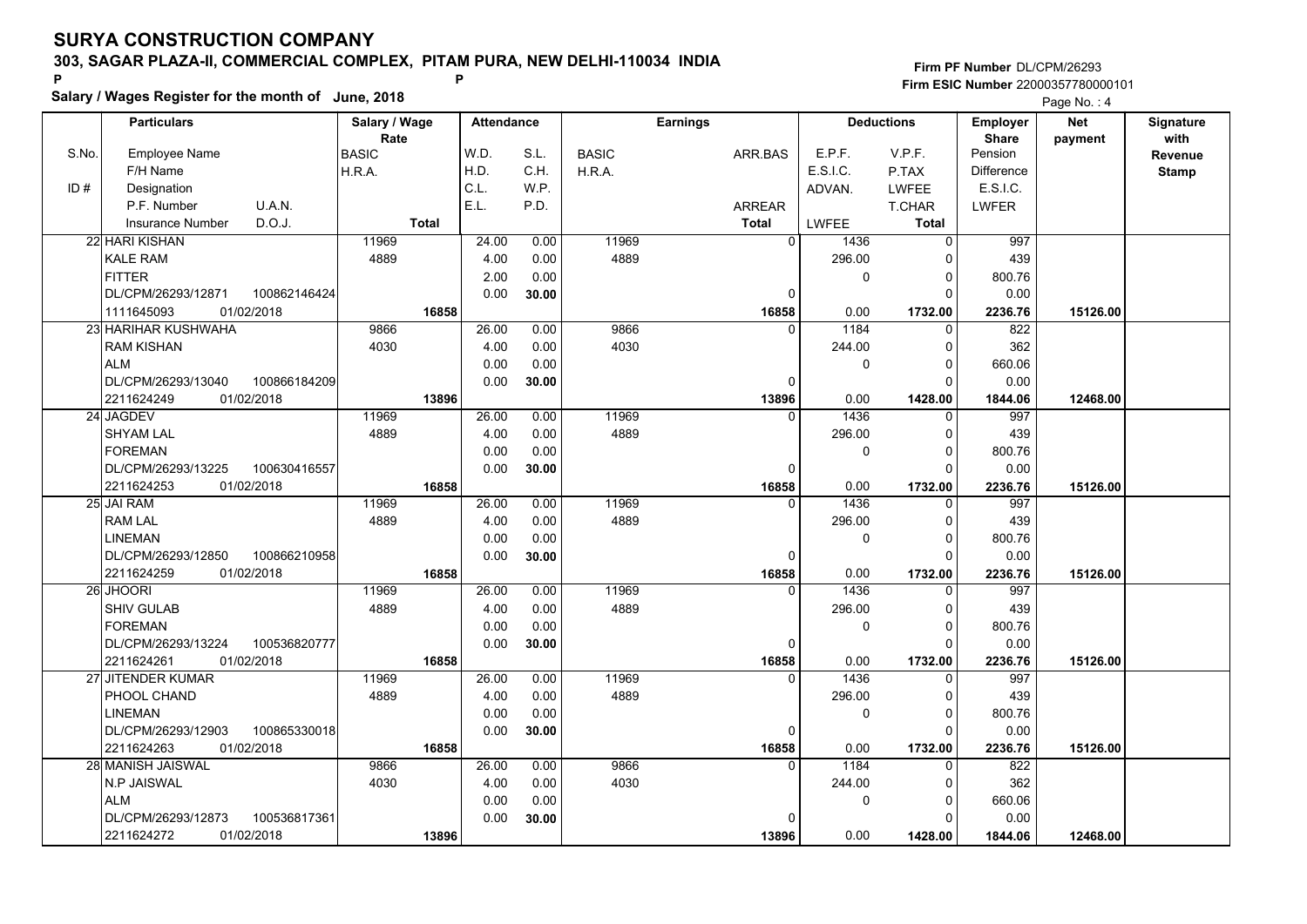**Salary / Wages Register for the month of June, 2018 <sup>P</sup> <sup>P</sup>**

|       | Salary / wages Register for the month of June, 2018 |               |                   |       |              |                 |                  |                   | Page No.: 5       |            |              |
|-------|-----------------------------------------------------|---------------|-------------------|-------|--------------|-----------------|------------------|-------------------|-------------------|------------|--------------|
|       | <b>Particulars</b>                                  | Salary / Wage | <b>Attendance</b> |       |              | <b>Earnings</b> |                  | <b>Deductions</b> | <b>Employer</b>   | <b>Net</b> | Signature    |
|       |                                                     | Rate          |                   |       |              |                 |                  |                   | <b>Share</b>      | payment    | with         |
| S.No. | <b>Employee Name</b>                                | <b>BASIC</b>  | W.D.              | S.L.  | <b>BASIC</b> | ARR.BAS         | E.P.F.           | V.P.F.            | Pension           |            | Revenue      |
|       | F/H Name                                            | H.R.A.        | H.D.              | C.H.  | H.R.A.       |                 | E.S.I.C.         | P.TAX             | <b>Difference</b> |            | <b>Stamp</b> |
| ID#   | Designation                                         |               | C.L.              | W.P.  |              |                 | ADVAN.           | <b>LWFEE</b>      | E.S.I.C.          |            |              |
|       | P.F. Number<br>U.A.N.                               |               | E.L.              | P.D.  |              | <b>ARREAR</b>   |                  | T.CHAR            | <b>LWFER</b>      |            |              |
|       | D.O.J.<br>Insurance Number                          | <b>Total</b>  |                   |       |              | <b>Total</b>    | LWFEE            | <b>Total</b>      |                   |            |              |
|       | 29 MANOJ KUMAR                                      | 9866          | 25.00             | 0.00  | 9866         |                 | $\Omega$<br>1184 | $\Omega$          | 822               |            |              |
|       | <b>GANGADHAR</b>                                    | 4030          | 4.00              | 0.00  | 4030         |                 | 244.00           | $\Omega$          | 362               |            |              |
|       | <b>ALM</b>                                          |               | 1.00              | 0.00  |              |                 | 0                | 0                 | 660.06            |            |              |
|       | DL/CPM/26293/12916<br>100860812913                  |               | 0.00              | 30.00 |              | 0               |                  | $\Omega$          | 0.00              |            |              |
|       | 1114466013<br>01/02/2018                            | 13896         |                   |       |              | 13896           | 0.00             | 1428.00           | 1844.06           | 12468.00   |              |
|       | 30 MANTUN MAHTO                                     | 9866          | 26.00             | 0.00  | 9866         | $\Omega$        | 1184             | $\Omega$          | 822               |            |              |
|       | RAMPRAVESH MAHTO                                    | 4030          | 4.00              | 0.00  | 4030         |                 | 244.00           | 0                 | 362               |            |              |
|       | <b>ALM</b>                                          |               | 0.00              | 0.00  |              |                 | $\mathbf 0$      | $\Omega$          | 660.06            |            |              |
|       | DL/CPM/26293/12874<br>100866662745                  |               | 0.00              | 30.00 |              | 0               |                  | 0                 | 0.00              |            |              |
|       | 2211624274<br>01/02/2018                            | 13896         |                   |       |              | 13896           | 0.00             | 1428.00           | 1844.06           | 12468.00   |              |
|       | 31 MD SADIK HUSAIN                                  | 9866          | 25.00             | 0.00  | 9866         | $\Omega$        | 1184             | 0                 | 822               |            |              |
|       | <b>HASIBURRAHMAN</b>                                | 4030          | 4.00              | 0.00  | 4030         |                 | 244.00           | $\Omega$          | 362               |            |              |
|       | <b>ALM</b>                                          |               | 1.00              | 0.00  |              |                 | $\mathbf 0$      | $\Omega$          | 660.06            |            |              |
|       | 100752988378<br>DL/CPM/26293/02528                  |               | 0.00              | 30.00 |              | 0               |                  | $\Omega$          | 0.00              |            |              |
|       | 2214145558<br>01/06/2016                            | 13896         |                   |       |              | 13896           | 0.00             | 1428.00           | 1844.06           | 12468.00   |              |
|       | 32 MEVA RAM PAL                                     | 11969         | 25.00             | 0.00  | 11969        |                 | 1436<br>$\Omega$ | $\Omega$          | 997               |            |              |
|       | <b>GAYA PRASAD</b>                                  | 4889          | 4.00              | 0.00  | 4889         |                 | 296.00           | $\Omega$          | 439               |            |              |
|       | <b>LINEMAN</b>                                      |               | 1.00              | 0.00  |              |                 | $\mathbf 0$      | 0                 | 800.76            |            |              |
|       | DL/CPM/26293/12851<br>100860860471                  |               | 0.00              | 30.00 |              | $\Omega$        |                  | $\Omega$          | 0.00              |            |              |
|       | 2211624275<br>01/02/2018                            | 16858         |                   |       |              | 16858           | 0.00             | 1732.00           | 2236.76           | 15126.00   |              |
|       | 33 MUKESH                                           | 11969         | 24.00             | 0.00  | 11969        | $\Omega$        | 1436             | 0                 | 997               |            |              |
|       | JOGINDER SINGH                                      | 4889          | 4.00              | 0.00  | 4889         |                 | 296.00           | 0                 | 439               |            |              |
|       | <b>LINEMAN</b>                                      |               | 2.00              | 0.00  |              |                 | 0                | $\Omega$          | 800.76            |            |              |
|       | DL/CPM/26293/12924<br>100861906780                  |               | 0.00              | 30.00 |              | 0               |                  | 0                 | 0.00              |            |              |
|       | 2211624277<br>01/02/2018                            | 16858         |                   |       |              | 16858           | 0.00             | 1732.00           | 2236.76           | 15126.00   |              |
|       | 34 NARESH                                           | 11969         | 26.00             | 0.00  | 11969        | $\Omega$        | 1436             | 0                 | 997               |            |              |
|       | <b>RAMESHWAR</b>                                    | 4889          | 4.00              | 0.00  | 4889         |                 | 296.00           | $\Omega$          | 439               |            |              |
|       | <b>LINEMAN</b>                                      |               | 0.00              | 0.00  |              |                 | $\mathbf 0$      | $\Omega$          | 800.76            |            |              |
|       | DL/CPM/26293/12870<br>100866570193                  |               | 0.00              | 30.00 |              | $\Omega$        |                  | $\Omega$          | 0.00              |            |              |
|       | 2211624282<br>01/02/2018                            | 16858         |                   |       |              | 16858           | 0.00             | 1732.00           | 2236.76           | 15126.00   |              |
|       | 35 NARESH KUMAR                                     | 9866          | 12.00             | 0.00  | 5262         |                 | 631<br>$\Omega$  | $\Omega$          | 438               |            |              |
|       | <b>DARSHAN</b>                                      | 4030          | 1.00              | 0.00  | 2149         |                 | 130.00           | $\Omega$          | 193               |            |              |
|       | <b>ALM</b>                                          |               | 3.00              | 14.00 |              |                 | 0                | $\Omega$          | 352.02            |            |              |
|       | 100251347833<br>DL/CPM/26293/12911                  |               | 0.00              | 16.00 |              |                 |                  | O                 | 0.00              |            |              |
|       | 01/02/2018<br>2211624280                            | 13896         |                   |       |              | 7411            | 0.00             | 761.00            | 983.02            | 6650.00    |              |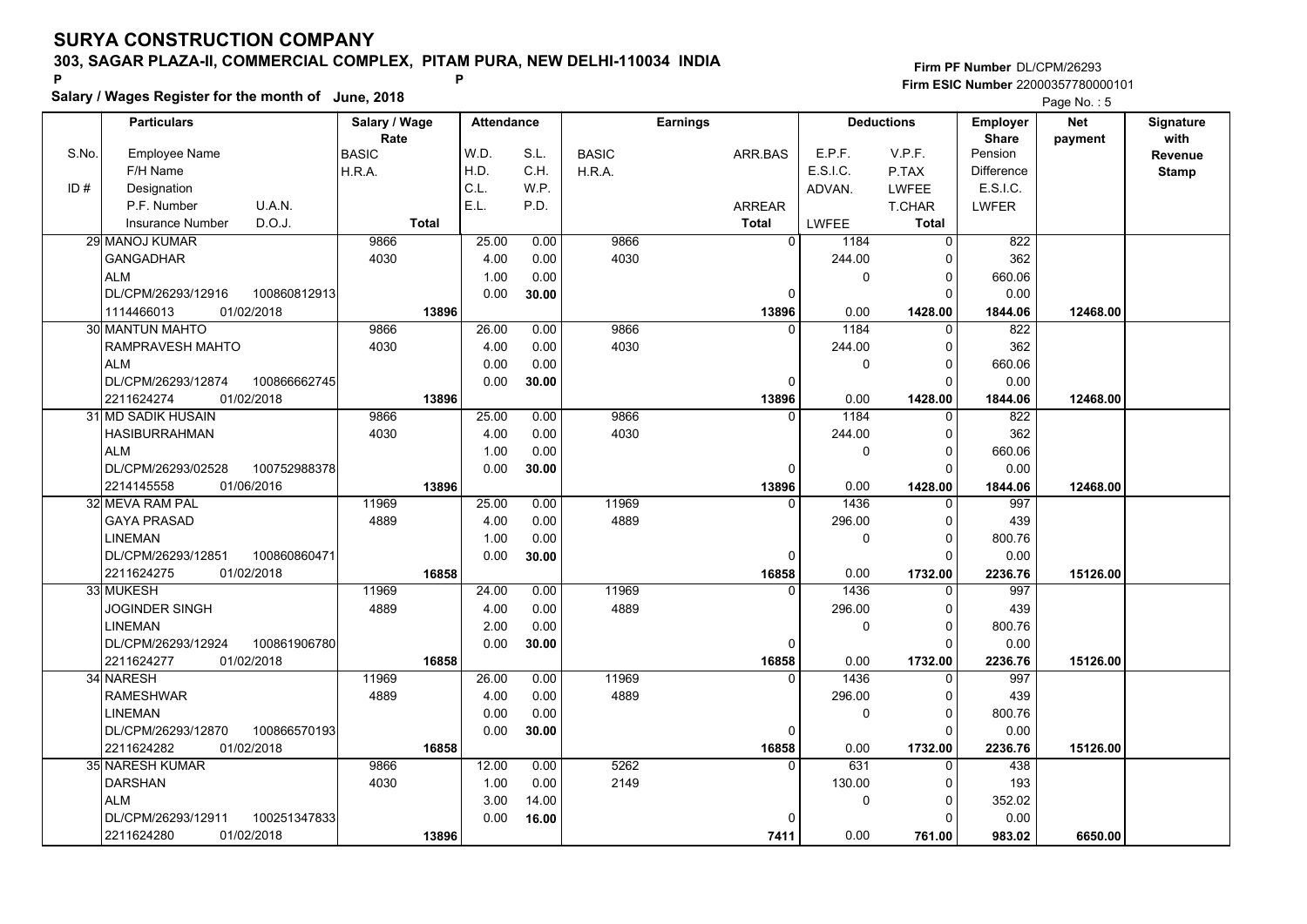**Salary / Wages Register for the month of June, 2018 <sup>P</sup> <sup>P</sup>**

|       | Salary / wages Register for the month of June, 2018 |               |                   |       |              |                 |              | Page No.: 6       |                   |            |              |
|-------|-----------------------------------------------------|---------------|-------------------|-------|--------------|-----------------|--------------|-------------------|-------------------|------------|--------------|
|       | <b>Particulars</b>                                  | Salary / Wage | <b>Attendance</b> |       |              | <b>Earnings</b> |              | <b>Deductions</b> | <b>Employer</b>   | <b>Net</b> | Signature    |
|       |                                                     | Rate          |                   |       |              |                 |              |                   | <b>Share</b>      | payment    | with         |
| S.No. | <b>Employee Name</b>                                | <b>BASIC</b>  | W.D.              | S.L.  | <b>BASIC</b> | ARR.BAS         | E.P.F.       | V.P.F.            | Pension           |            | Revenue      |
|       | F/H Name                                            | H.R.A.        | H.D.              | C.H.  | H.R.A.       |                 | E.S.I.C.     | P.TAX             | <b>Difference</b> |            | <b>Stamp</b> |
| ID#   | Designation                                         |               | C.L.              | W.P.  |              |                 | ADVAN.       | <b>LWFEE</b>      | E.S.I.C.          |            |              |
|       | U.A.N.<br>P.F. Number                               |               | E.L.              | P.D.  |              | <b>ARREAR</b>   |              | T.CHAR            | <b>LWFER</b>      |            |              |
|       | D.O.J.<br>Insurance Number                          | <b>Total</b>  |                   |       |              | <b>Total</b>    | <b>LWFEE</b> | Total             |                   |            |              |
|       | 36 PAWAN KUMAR                                      | 9866          | 21.00             | 0.00  | 8551         | $\Omega$        | 1026         | $\overline{0}$    | 712               |            |              |
|       | <b>JAWAHAR LAL</b>                                  | 4030          | 3.00              | 0.00  | 3493         |                 | 211.00       | $\Omega$          | 314               |            |              |
|       | <b>ALM</b>                                          |               | 2.00              | 4.00  |              |                 | 0            | 0                 | 572.09            |            |              |
|       | DL/CPM/26293/12859<br>100270502067                  |               | 0.00              | 26.00 |              | 0               |              | $\Omega$          | 0.00              |            |              |
|       | 2211624290<br>01/02/2018                            | 13896         |                   |       |              | 12044           | 0.00         | 1237.00           | 1598.09           | 10807.00   |              |
|       | 37 PHOOL CHANDRA                                    | 9866          | 26.00             | 0.00  | 9866         | $\Omega$        | 1184         | $\Omega$          | 822               |            |              |
|       | <b>CHHOTA</b>                                       | 4030          | 4.00              | 0.00  | 4030         |                 | 244.00       | 0                 | 362               |            |              |
|       | <b>ALM</b>                                          |               | 0.00              | 0.00  |              |                 | 0            | $\mathbf 0$       | 660.06            |            |              |
|       | DL/CPM/26293/12886<br>100859849574                  |               | 0.00              | 30.00 |              | $\Omega$        |              | 0                 | 0.00              |            |              |
|       | 1114132925<br>01/02/2018                            | 13896         |                   |       |              | 13896           | 0.00         | 1428.00           | 1844.06           | 12468.00   |              |
|       | 38 PHOOL KUMAR                                      | 11969         | 26.00             | 0.00  | 11969        | $\Omega$        | 1436         | 0                 | 997               |            |              |
|       | <b>CHHOTA</b>                                       | 4889          | 4.00              | 0.00  | 4889         |                 | 296.00       | 0                 | 439               |            |              |
|       | <b>LINEMAN</b>                                      |               | 0.00              | 0.00  |              |                 | 0            | $\Omega$          | 800.76            |            |              |
|       | DL/CPM/26293/12925<br>100859849588                  |               | 0.00              | 30.00 |              | $\Omega$        |              | $\Omega$          | 0.00              |            |              |
|       | 2211711773<br>01/02/2018                            | 16858         |                   |       |              | 16858           | 0.00         | 1732.00           | 2236.76           | 15126.00   |              |
|       | 39 PRAMOD KUMAR                                     | 11969         | 26.00             | 0.00  | 11969        | $\Omega$        | 1436         | $\Omega$          | 997               |            |              |
|       | <b>MAIKU LAL</b>                                    | 4889          | 4.00              | 0.00  | 4889         |                 | 296.00       | $\Omega$          | 439               |            |              |
|       | <b>LINEMAN</b>                                      |               | 0.00              | 0.00  |              |                 | 0            | 0                 | 800.76            |            |              |
|       | DL/CPM/26293/12876<br>100863531333                  |               | 0.00              | 30.00 |              | $\Omega$        |              | $\Omega$          | 0.00              |            |              |
|       | 2211645103<br>01/02/2018                            | 16858         |                   |       |              | 16858           | 0.00         | 1732.00           | 2236.76           | 15126.00   |              |
|       | <b>40 PUTAN KUMAR</b>                               | 9866          | 25.00             | 0.00  | 9866         | $\Omega$        | 1184         | $\Omega$          | 822               |            |              |
|       | <b>RAM KARAN</b>                                    | 4030          | 4.00              | 0.00  | 4030         |                 | 244.00       | 0                 | 362               |            |              |
|       | <b>ALM</b>                                          |               | 1.00              | 0.00  |              |                 | 0            | $\Omega$          | 660.06            |            |              |
|       | DL/CPM/26293/12890<br>100866178037                  |               | 0.00              | 30.00 |              | 0               |              | 0                 | 0.00              |            |              |
|       | 01/02/2018<br>2211645104                            | 13896         |                   |       |              | 13896           | 0.00         | 1428.00           | 1844.06           | 12468.00   |              |
|       | 41 RAJ BAHADUR                                      | 9866          | 24.00             | 0.00  | 9866         | $\Omega$        | 1184         | 0                 | 822               |            |              |
|       | <b>HAR DAYAL</b>                                    | 4030          | 4.00              | 0.00  | 4030         |                 | 244.00       | $\Omega$          | 362               |            |              |
|       | <b>ALM</b>                                          |               | 2.00              | 0.00  |              |                 | $\Omega$     | $\Omega$          | 660.06            |            |              |
|       | DL/CPM/26293/12887<br>100861237410                  |               | 0.00              | 30.00 |              | $\mathbf 0$     |              | $\Omega$          | 0.00              |            |              |
|       | 1114034499<br>01/02/2018                            | 13896         |                   |       |              | 13896           | 0.00         | 1428.00           | 1844.06           | 12468.00   |              |
|       | 42 RAJ KUMAR                                        | 9866          | 17.00             | 0.00  | 7893         | $\Omega$        | 947          | $\Omega$          | 657               |            |              |
|       | <b>GHURU</b>                                        | 4030          | 3.00              | 0.00  | 3224         |                 | 195.00       | 0                 | 290               |            |              |
|       | <b>ALM</b>                                          |               | 4.00              | 6.00  |              |                 | 0            | 0                 | 528.06            |            |              |
|       | DL/CPM/26293/12888<br>100860895397                  |               | 0.00              | 24.00 |              | $\Omega$        |              | O                 | 0.00              |            |              |
|       | 2211645105<br>01/02/2018                            | 13896         |                   |       |              | 11117           | 0.00         | 1142.00           | 1475.06           | 9975.00    |              |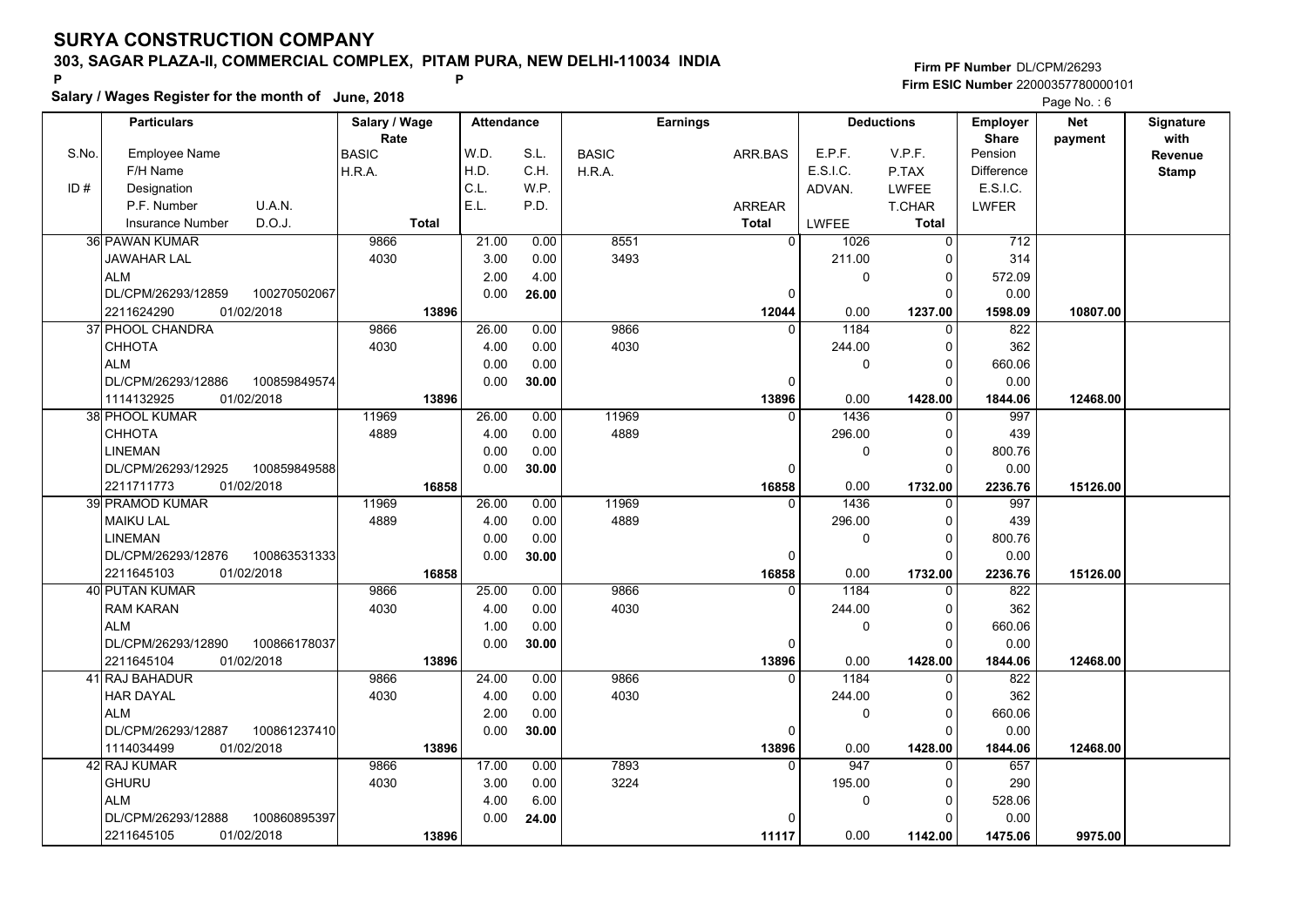**Salary / Wages Register for the month of June, 2018 <sup>P</sup> <sup>P</sup>**

|       | Salary / wages Register for the month of June, 2018 |               |                   |       |              |                 |              |                   | Page No.: 7       |            |              |
|-------|-----------------------------------------------------|---------------|-------------------|-------|--------------|-----------------|--------------|-------------------|-------------------|------------|--------------|
|       | <b>Particulars</b>                                  | Salary / Wage | <b>Attendance</b> |       |              | <b>Earnings</b> |              | <b>Deductions</b> | <b>Employer</b>   | <b>Net</b> | Signature    |
|       |                                                     | Rate          |                   |       |              |                 |              |                   | <b>Share</b>      | payment    | with         |
| S.No. | <b>Employee Name</b>                                | <b>BASIC</b>  | W.D.              | S.L.  | <b>BASIC</b> | ARR.BAS         | E.P.F.       | V.P.F.            | Pension           |            | Revenue      |
|       | F/H Name                                            | H.R.A.        | H.D.              | C.H.  | H.R.A.       |                 | E.S.I.C.     | P.TAX             | <b>Difference</b> |            | <b>Stamp</b> |
| ID#   | Designation                                         |               | C.L.              | W.P.  |              |                 | ADVAN.       | <b>LWFEE</b>      | E.S.I.C.          |            |              |
|       | P.F. Number<br>U.A.N.                               |               | E.L.              | P.D.  |              | <b>ARREAR</b>   |              | T.CHAR            | <b>LWFER</b>      |            |              |
|       | D.O.J.<br><b>Insurance Number</b>                   | <b>Total</b>  |                   |       |              | <b>Total</b>    | <b>LWFEE</b> | <b>Total</b>      |                   |            |              |
|       | 43 RAJENDER KUMAR                                   | 11969         | 24.00             | 0.00  | 11969        | $\Omega$        | 1436         | $\Omega$          | 997               |            |              |
|       | <b>SHIV PAL</b>                                     | 4889          | 4.00              | 0.00  | 4889         |                 | 296.00       | $\Omega$          | 439               |            |              |
|       | <b>LINEMAN</b>                                      |               | 2.00              | 0.00  |              |                 | $\pmb{0}$    | 0                 | 800.76            |            |              |
|       | 100536832254<br>DL/CPM/26293/12877                  |               | 0.00              | 30.00 |              | 0               |              | $\Omega$          | 0.00              |            |              |
|       | 2212727596<br>01/02/2018                            | 16858         |                   |       |              | 16858           | 0.00         | 1732.00           | 2236.76           | 15126.00   |              |
|       | 44 RAJENDER KUMAR                                   | 11969         | 26.00             | 0.00  | 11969        | $\Omega$        | 1436         | $\Omega$          | 997               |            |              |
|       | <b>BAGHWAN DIN</b>                                  | 4889          | 4.00              | 0.00  | 4889         |                 | 296.00       | 0                 | 439               |            |              |
|       | <b>LINEMAN</b>                                      |               | 0.00              | 0.00  |              |                 | 0            | $\Omega$          | 800.76            |            |              |
|       | DL/CPM/26293/12926<br>100536074681                  |               | 0.00              | 30.00 |              | $\Omega$        |              | 0                 | 0.00              |            |              |
|       | 2211624301<br>01/02/2018                            | 16858         |                   |       |              | 16858           | 0.00         | 1732.00           | 2236.76           | 15126.00   |              |
|       | 45 RAJENDRA PASWAN                                  | 9866          | 26.00             | 0.00  | 9866         | $\Omega$        | 1184         | 0                 | 822               |            |              |
|       | RAMESHVAR PASWAN                                    | 4030          | 4.00              | 0.00  | 4030         |                 | 244.00       | $\Omega$          | 362               |            |              |
|       | <b>ALM</b>                                          |               | 0.00              | 0.00  |              |                 | $\mathbf 0$  | $\Omega$          | 660.06            |            |              |
|       | 100297427857<br>DL/CPM/26293/13039                  |               | 0.00              | 30.00 |              | $\Omega$        |              | $\Omega$          | 0.00              |            |              |
|       | 1111645110<br>01/02/2018                            | 13896         |                   |       |              | 13896           | 0.00         | 1428.00           | 1844.06           | 12468.00   |              |
|       | <b>46 RAJESH KUMAR GUPTA</b>                        | 26000         | 26.00             | 0.00  | 26000        | $\Omega$        | $\Omega$     | $\Omega$          | $\mathbf 0$       |            |              |
|       | <b>MOTICHAND GUPTA</b>                              | $\mathbf 0$   | 4.00              | 0.00  | 0            |                 | 0.00         | $\Omega$          | $\Omega$          |            |              |
|       | <b>SUPERVISOR</b>                                   |               | 0.00              | 0.00  |              |                 | $\mathbf 0$  | 0                 | 0.00              |            |              |
|       |                                                     |               | 0.00              | 30.00 |              | $\Omega$        |              | $\Omega$          | 0.00              |            |              |
|       | <b>EXEMPTED</b><br>01/02/2018                       | 26000         |                   |       |              | 26000           | 0.00         | 0.00              | 0.00              | 26000.00   |              |
|       | 47 RAJI AHMAD                                       | 11969         | 26.00             | 0.00  | 11969        | $\Omega$        | 1436         | $\Omega$          | 997               |            |              |
|       | <b>ZAMIL</b>                                        | 4889          | 4.00              | 0.00  | 4889         |                 | 296.00       | 0                 | 439               |            |              |
|       | <b>LINEMAN</b>                                      |               | 0.00              | 0.00  |              |                 | 0            | $\Omega$          | 800.76            |            |              |
|       | 100870060810<br>DL/CPM/26293/13041                  |               | 0.00              | 30.00 |              | 0               |              | 0                 | 0.00              |            |              |
|       | 2014166870<br>01/02/2018                            | 16858         |                   |       |              | 16858           | 0.00         | 1732.00           | 2236.76           | 15126.00   |              |
|       | 48 RAJOL KUMAR                                      | 11969         | 15.00             | 0.00  | 8378         | 0               | 1005         | 0                 | 698               |            |              |
|       | SHRI LALAU                                          | 4889          | 2.00              | 0.00  | 3422         |                 | 207.00       | $\Omega$          | 307               |            |              |
|       | <b>ALM</b>                                          |               | 4.00              | 9.00  |              |                 | $\mathbf 0$  | $\Omega$          | 560.50            |            |              |
|       | DL/CPM/26293/12905<br>100868217640                  |               | 0.00              | 21.00 |              | $\Omega$        |              | $\Omega$          | 0.00              |            |              |
|       | 2211624303<br>01/02/2018                            | 16858         |                   |       |              | 11800           | 0.00         | 1212.00           | 1565.50           | 10588.00   |              |
|       | <b>49 RAKESH KUMAR</b>                              | 9866          | 26.00             | 0.00  | 9866         | $\Omega$        | 1184         | $\Omega$          | 822               |            |              |
|       | <b>PURAN SINGH</b>                                  | 4030          | 4.00              | 0.00  | 4030         |                 | 244.00       | $\Omega$          | 362               |            |              |
|       | <b>ALM</b>                                          |               | 0.00              | 0.00  |              |                 | 0            | $\Omega$          | 660.06            |            |              |
|       | 100299395687<br>DL/CPM/26293/12860                  |               | 0.00              | 30.00 |              |                 |              | O                 | 0.00              |            |              |
|       | 01/02/2018<br>2211624313                            | 13896         |                   |       |              | 13896           | 0.00         | 1428.00           | 1844.06           | 12468.00   |              |
|       |                                                     |               |                   |       |              |                 |              |                   |                   |            |              |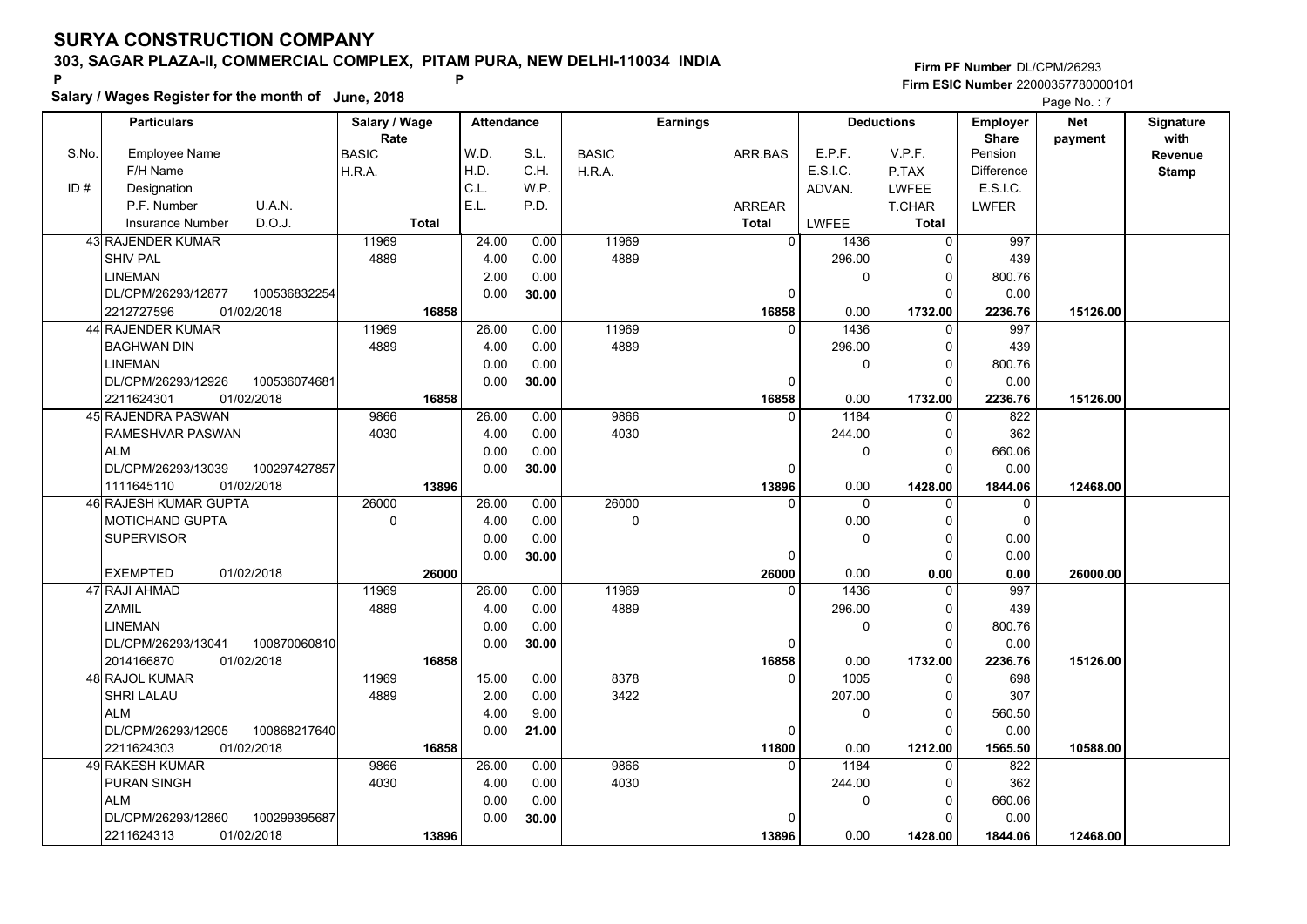**Salary / Wages Register for the month of June, 2018 <sup>P</sup> <sup>P</sup>**

|       | Salary / wages Register for the month of June, 2018 |               |                   |       |              |                 |              |                   | Page No.: 8      |            |              |
|-------|-----------------------------------------------------|---------------|-------------------|-------|--------------|-----------------|--------------|-------------------|------------------|------------|--------------|
|       | <b>Particulars</b>                                  | Salary / Wage | <b>Attendance</b> |       |              | <b>Earnings</b> |              | <b>Deductions</b> | <b>Employer</b>  | <b>Net</b> | Signature    |
|       |                                                     | Rate          |                   |       |              |                 |              |                   | <b>Share</b>     | payment    | with         |
| S.No. | <b>Employee Name</b>                                | <b>BASIC</b>  | W.D.              | S.L.  | <b>BASIC</b> | ARR.BAS         | E.P.F.       | V.P.F.            | Pension          |            | Revenue      |
|       | F/H Name                                            | H.R.A.        | H.D.              | C.H.  | H.R.A.       |                 | E.S.I.C.     | P.TAX             | Difference       |            | <b>Stamp</b> |
| ID#   | Designation                                         |               | C.L.              | W.P.  |              |                 | ADVAN.       | <b>LWFEE</b>      | E.S.I.C.         |            |              |
|       | U.A.N.<br>P.F. Number                               |               | E.L.              | P.D.  |              | <b>ARREAR</b>   |              | <b>T.CHAR</b>     | <b>LWFER</b>     |            |              |
|       | D.O.J.<br><b>Insurance Number</b>                   | <b>Total</b>  |                   |       |              | <b>Total</b>    | LWFEE        | <b>Total</b>      |                  |            |              |
|       | 50 RAKESH KUMAR                                     | 11969         | 23.00             | 0.00  | 11969        | $\Omega$        | 1436         | $\overline{0}$    | 997              |            |              |
|       | <b>SHIV KUMAR</b>                                   | 4889          | 4.00              | 0.00  | 4889         |                 | 296.00       | $\Omega$          | 439              |            |              |
|       | <b>LINEMAN</b>                                      |               | 3.00              | 0.00  |              |                 | 0            | 0                 | 800.76           |            |              |
|       | DL/CPM/26293/12879<br>100868077708                  |               | 0.00              | 30.00 |              | 0               |              | $\Omega$          | 0.00             |            |              |
|       | 1112966934<br>01/02/2018                            | 16858         |                   |       |              | 16858           | 0.00         | 1732.00           | 2236.76          | 15126.00   |              |
|       | 51 RAKESH KUMAR                                     | 11969         | 26.00             | 0.00  | 11969        | $\Omega$        | 1436         | $\Omega$          | 997              |            |              |
|       | <b>HARI RAM</b>                                     | 4889          | 4.00              | 0.00  | 4889         |                 | 296.00       | 0                 | 439              |            |              |
|       | <b>ALM</b>                                          |               | 0.00              | 0.00  |              |                 | $\mathbf 0$  | $\Omega$          | 800.76           |            |              |
|       | DL/CPM/26293/12906<br>100299395694                  |               | 0.00              | 30.00 |              | $\Omega$        |              | $\Omega$          | 0.00             |            |              |
|       | 2212966936<br>01/02/2018                            | 16858         |                   |       |              | 16858           | 0.00         | 1732.00           | 2236.76          | 15126.00   |              |
|       | 52 RAKESH KUMAR                                     | 9866          | 26.00             | 0.00  | 9866         | $\Omega$        | 1184         | 0                 | 822              |            |              |
|       | <b>RAJAN</b>                                        | 4030          | 4.00              | 0.00  | 4030         |                 | 244.00       | $\Omega$          | 362              |            |              |
|       | <b>ALM</b>                                          |               | 0.00              | 0.00  |              |                 | $\mathbf{0}$ | $\Omega$          | 660.06           |            |              |
|       | DL/CPM/26293/12907<br>100865898966                  |               | 0.00              | 30.00 |              | $\Omega$        |              | $\Omega$          | 0.00             |            |              |
|       | 2211685737<br>01/02/2018                            | 13896         |                   |       |              | 13896           | 0.00         | 1428.00           | 1844.06          | 12468.00   |              |
|       | 53 RAM BARAN                                        | 11969         | 26.00             | 0.00  | 11969        | $\Omega$        | 1436         | $\Omega$          | $\overline{997}$ |            |              |
|       | <b>SUK LAL</b>                                      | 4889          | 4.00              | 0.00  | 4889         |                 | 296.00       | $\Omega$          | 439              |            |              |
|       | <b>LINEMAN</b>                                      |               | 0.00              | 0.00  |              |                 | $\mathbf 0$  | 0                 | 800.76           |            |              |
|       | DL/CPM/26293/12928<br>100868657150                  |               | 0.00              | 30.00 |              | $\Omega$        |              | $\Omega$          | 0.00             |            |              |
|       | 2211685743<br>01/02/2018                            | 16858         |                   |       |              | 16858           | 0.00         | 1732.00           | 2236.76          | 15126.00   |              |
|       | 54 RAM DHANI                                        | 11969         | 20.00             | 0.00  | 10373        | $\Omega$        | 1245         | 0                 | 864              |            |              |
|       | <b>RAM DIN</b>                                      | 4889          | 3.00              | 0.00  | 4237         |                 | 256.00       | 0                 | 381              |            |              |
|       | <b>LINEMAN</b>                                      |               | 3.00              | 4.00  |              |                 | $\Omega$     | $\Omega$          | 693.98           |            |              |
|       | DL/CPM/26293/12898<br>100866162934                  |               | 0.00              | 26.00 |              | 0               |              | $\Omega$          | 0.00             |            |              |
|       | 1114810592<br>01/02/2018                            | 16858         |                   |       |              | 14610           | 0.00         | 1501.00           | 1938.98          | 13109.00   |              |
|       | 55 RAM KARAN                                        | 9866          | 26.00             | 0.00  | 9866         | $\Omega$        | 1184         | 0                 | 822              |            |              |
|       | <b>VISHRAM</b>                                      | 4030          | 4.00              | 0.00  | 4030         |                 | 244.00       | $\Omega$          | 362              |            |              |
|       | <b>ALM</b>                                          |               | 0.00              | 0.00  |              |                 | $\Omega$     | 0                 | 660.06           |            |              |
|       | DL/CPM/26293/12861<br>100869846871                  |               | 0.00              | 30.00 |              | $\Omega$        |              | O                 | 0.00             |            |              |
|       | 2211624323<br>01/02/2018                            | 13896         |                   |       |              | 13896           | 0.00         | 1428.00           | 1844.06          | 12468.00   |              |
|       | 56 RAM KISHOR                                       | 11969         | 25.00             | 0.00  | 11969        | $\Omega$        | 1436         | $\Omega$          | 997              |            |              |
|       | <b>GHURU PRASAD</b>                                 | 4889          | 4.00              | 0.00  | 4889         |                 | 296.00       | O                 | 439              |            |              |
|       | <b>LINEMAN</b>                                      |               | 1.00              | 0.00  |              |                 | $\mathbf 0$  | 0                 | 800.76           |            |              |
|       | 100536814556<br>DL/CPM/26293/12897                  |               | 0.00              | 30.00 |              |                 |              |                   | 0.00             |            |              |
|       | 01/02/2018<br>1111624328                            | 16858         |                   |       |              | 16858           | 0.00         | 1732.00           | 2236.76          | 15126.00   |              |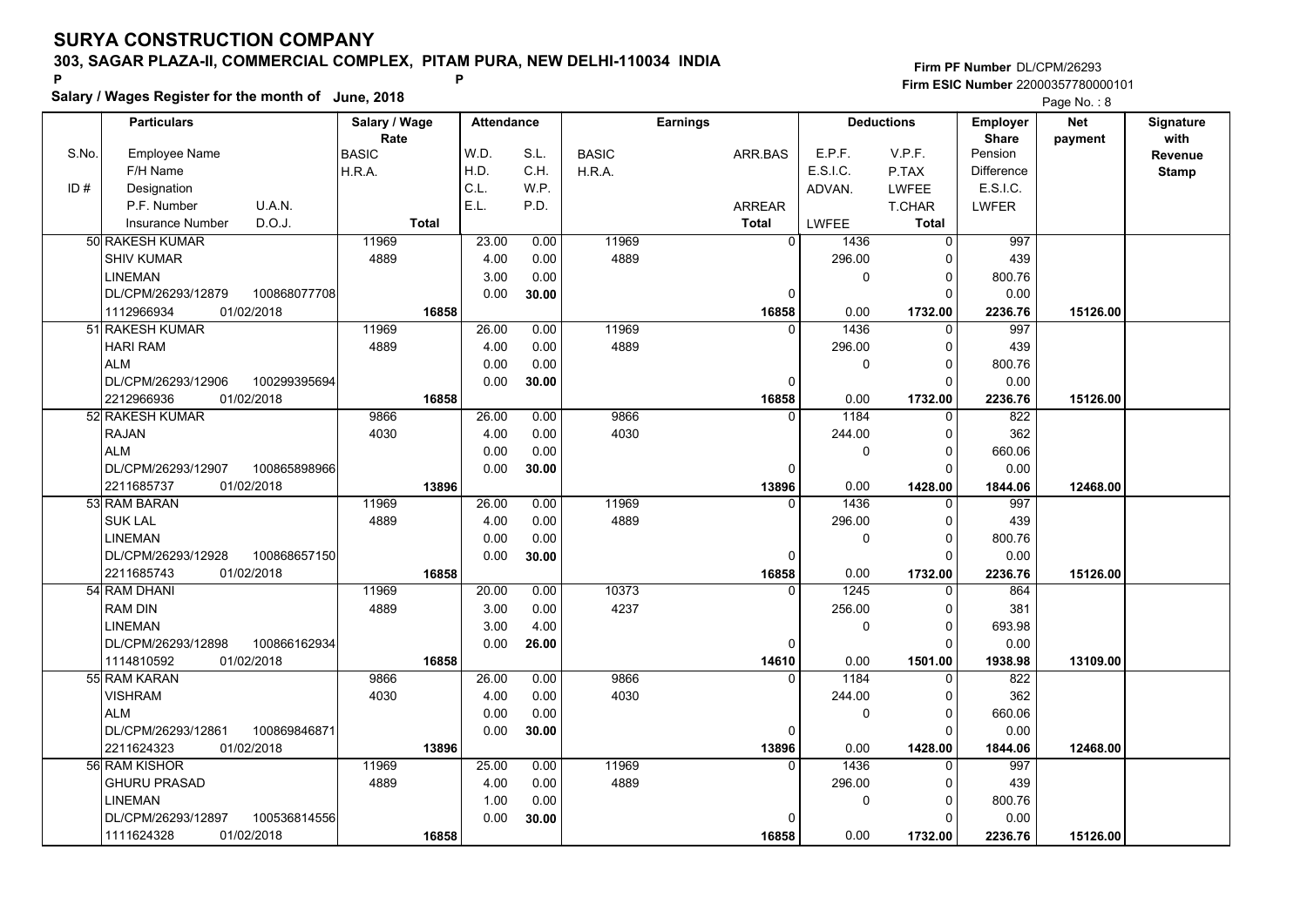**Salary / Wages Register for the month of June, 2018 <sup>P</sup> <sup>P</sup>**

|       | Salary / wages Register for the month of June, 2018 |                     |                   |       |              |                 |              |                   | Page No.: 9       |            |              |
|-------|-----------------------------------------------------|---------------------|-------------------|-------|--------------|-----------------|--------------|-------------------|-------------------|------------|--------------|
|       | <b>Particulars</b>                                  | Salary / Wage       | <b>Attendance</b> |       |              | <b>Earnings</b> |              | <b>Deductions</b> | <b>Employer</b>   | <b>Net</b> | Signature    |
|       |                                                     | Rate                |                   |       |              |                 |              |                   | <b>Share</b>      | payment    | with         |
| S.No. | <b>Employee Name</b>                                | <b>BASIC</b>        | W.D.              | S.L.  | <b>BASIC</b> | ARR.BAS         | E.P.F.       | V.P.F.            | Pension           |            | Revenue      |
|       | F/H Name                                            | H.R.A.              | H.D.              | C.H.  | H.R.A.       |                 | E.S.I.C.     | P.TAX             | <b>Difference</b> |            | <b>Stamp</b> |
| ID#   | Designation                                         |                     | C.L.              | W.P.  |              |                 | ADVAN.       | <b>LWFEE</b>      | E.S.I.C.          |            |              |
|       | U.A.N.<br>P.F. Number                               |                     | E.L.              | P.D.  |              | <b>ARREAR</b>   |              | T.CHAR            | <b>LWFER</b>      |            |              |
|       | D.O.J.<br>Insurance Number                          | <b>Total</b>        |                   |       |              | <b>Total</b>    | <b>LWFEE</b> | Total             |                   |            |              |
|       | 57 RAM NARESH                                       | 9866                | 25.00             | 0.00  | 9866         | $\Omega$        | 1184         | $\Omega$          | 822               |            |              |
|       | <b>GHURU PRASAD</b>                                 | 4030                | 4.00              | 0.00  | 4030         |                 | 244.00       | $\Omega$          | 362               |            |              |
|       | <b>ALM</b>                                          |                     | 1.00              | 0.00  |              |                 | 0            | 0                 | 660.06            |            |              |
|       | DL/CPM/26293/12865<br>100860895402                  |                     | 0.00              | 30.00 |              | 0               |              | $\Omega$          | 0.00              |            |              |
|       | 2211645115<br>01/02/2018                            | 13896               |                   |       |              | 13896           | 0.00         | 1428.00           | 1844.06           | 12468.00   |              |
|       | 58 RAM PRAKASH KHURANA                              | 26000               | 26.00             | 0.00  | 26000        |                 | $\mathbf{0}$ | $\Omega$          | $\mathbf{0}$      |            |              |
|       | <b>JESA RAM KHURANA</b>                             | $\mathsf{O}\xspace$ | 4.00              | 0.00  | 0            |                 | 0.00         | 0                 | $\mathbf 0$       |            |              |
|       | <b>DISTT CORDI.</b>                                 |                     | 0.00              | 0.00  |              |                 | 0            | $\mathbf 0$       | 0.00              |            |              |
|       |                                                     |                     | 0.00              | 30.00 |              | $\Omega$        |              | $\Omega$          | 0.00              |            |              |
|       | <b>EXEMPTED</b><br>01/02/2018                       | 26000               |                   |       |              | 26000           | 0.00         | 0.00              | 0.00              | 26000.00   |              |
|       | 59 RAM PRASAD                                       | 11969               | 12.00             | 0.00  | 6782         | $\Omega$        | 814          | 0                 | 565               |            |              |
|       | <b>RAGHUBIR PRASAD</b>                              | 4889                | 2.00              | 0.00  | 2770         |                 | 168.00       | 0                 | 249               |            |              |
|       | <b>FOREMAN</b>                                      |                     | 3.00              | 13.00 |              |                 | $\mathbf 0$  | $\Omega$          | 453.72            |            |              |
|       | DL/CPM/26293/13226<br>100865807603                  |                     | 0.00              | 17.00 |              | $\mathbf 0$     |              | $\Omega$          | 0.00              |            |              |
|       | 1111624329<br>01/02/2018                            | 16858               |                   |       |              | 9552            | 0.00         | 982.00            | 1267.72           | 8570.00    |              |
|       | 60 RAMESH CHAND                                     | 11969               | 26.00             | 0.00  | 11969        | $\Omega$        | 1436         | $\overline{0}$    | 997               |            |              |
|       | <b>PUTANI</b>                                       | 4889                | 4.00              | 0.00  | 4889         |                 | 296.00       | $\Omega$          | 439               |            |              |
|       | <b>LINEMAN</b>                                      |                     | 0.00              | 0.00  |              |                 | $\mathbf 0$  | $\mathbf 0$       | 800.76            |            |              |
|       | DL/CPM/26293/12920<br>100629686155                  |                     | 0.00              | 30.00 |              | $\Omega$        |              | $\Omega$          | 0.00              |            |              |
|       | 2211624336<br>01/02/2018                            | 16858               |                   |       |              | 16858           | 0.00         | 1732.00           | 2236.76           | 15126.00   |              |
|       | 61 RAMU VERMA                                       | 11969               | 26.00             | 0.00  | 11969        | $\Omega$        | 1436         | $\Omega$          | 997               |            |              |
|       | <b>MANARE VERMA</b>                                 | 4889                | 4.00              | 0.00  | 4889         |                 | 296.00       | 0                 | 439               |            |              |
|       | <b>LINEMAN</b>                                      |                     | 0.00              | 0.00  |              |                 | 0            | $\Omega$          | 800.76            |            |              |
|       | DL/CPM/26293/12857<br>100536822319                  |                     | 0.00              | 30.00 |              | 0               |              | 0                 | 0.00              |            |              |
|       | 01/02/2018<br>2211685747                            | 16858               |                   |       |              | 16858           | 0.00         | 1732.00           | 2236.76           | 15126.00   |              |
|       | 62 RANJIT KUMAR                                     | 9866                | 8.00              | 0.00  | 3946         | $\Omega$        | 474          | 0                 | 329               |            |              |
|       | <b>RAM DAYAL</b>                                    | 4030                | 1.00              | 0.00  | 1612         |                 | 98.00        | $\Omega$          | 145               |            |              |
|       | <b>ALM</b>                                          |                     | 3.00              | 18.00 |              |                 | $\Omega$     | $\Omega$          | 264.01            |            |              |
|       | DL/CPM/26293/12892<br>100866157752                  |                     | 0.00              | 12.00 |              | 0               |              | $\Omega$          | 0.00              |            |              |
|       | 2014051883<br>01/02/2018                            | 13896               |                   |       |              | 5558            | 0.00         | 572.00            | 738.01            | 4986.00    |              |
|       | 63 RAVI SHANKAR                                     | 11969               | 19.00             | 0.00  | 10373        | $\Omega$        | 1245         | $\Omega$          | 864               |            |              |
|       | <b>RATEE PAL</b>                                    | 4889                | 3.00              | 0.00  | 4237         |                 | 256.00       | 0                 | 381               |            |              |
|       | <b>LINEMAN</b>                                      |                     | 4.00              | 4.00  |              |                 | 0            | 0                 | 693.98            |            |              |
|       | DL/CPM/26293/13044<br>100866782827                  |                     | 0.00              | 26.00 |              | $\Omega$        |              | 0                 | 0.00              |            |              |
|       | 1114810382<br>01/02/2018                            | 16858               |                   |       |              | 14610           | 0.00         | 1501.00           | 1938.98           | 13109.00   |              |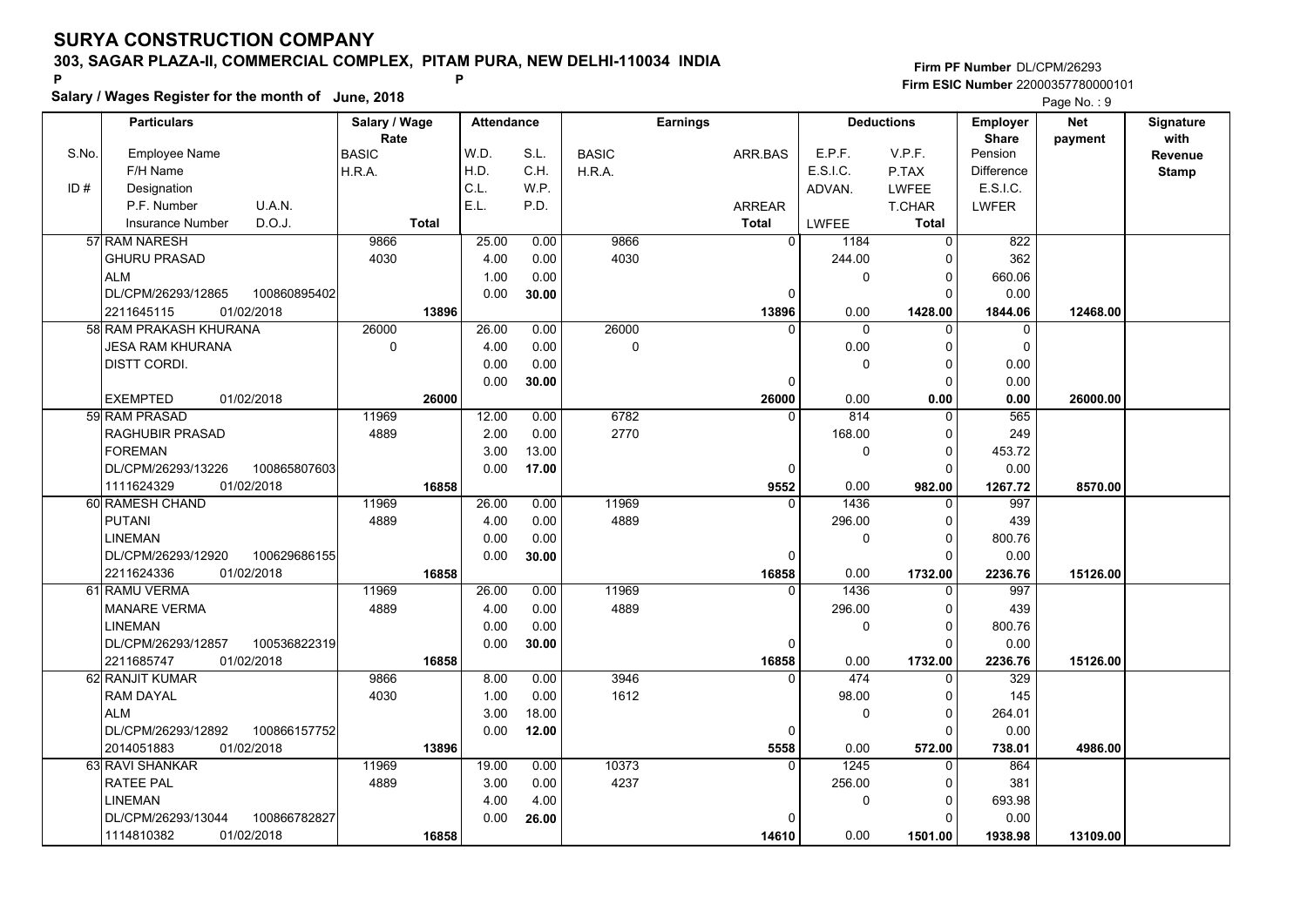**Salary / Wages Register for the month of June, 2018 <sup>P</sup> <sup>P</sup>**

#### **Firm PF Number**DL/CPM/26293**Firm ESIC Number** 22000357780000101

Page No.: 10

|       | <b>Particulars</b>                 | Salary / Wage        | <b>Attendance</b> |       |              | <b>Earnings</b> |                |          | <b>Deductions</b> | <b>Employer</b>         | <b>Net</b> | Signature       |
|-------|------------------------------------|----------------------|-------------------|-------|--------------|-----------------|----------------|----------|-------------------|-------------------------|------------|-----------------|
| S.No. | Employee Name                      | Rate<br><b>BASIC</b> | W.D.              | S.L.  | <b>BASIC</b> | ARR.BAS         |                | E.P.F.   | V.P.F.            | <b>Share</b><br>Pension | payment    | with<br>Revenue |
|       | F/H Name                           | H.R.A.               | H.D.              | C.H.  | H.R.A.       |                 |                | E.S.I.C. | P.TAX             | <b>Difference</b>       |            | <b>Stamp</b>    |
| ID#   | Designation                        |                      | C.L.              | W.P.  |              |                 |                | ADVAN.   | <b>LWFEE</b>      | E.S.I.C.                |            |                 |
|       | U.A.N.<br>P.F. Number              |                      | E.L.              | P.D.  |              | ARREAR          |                |          | <b>T.CHAR</b>     | <b>LWFER</b>            |            |                 |
|       | D.O.J.<br><b>Insurance Number</b>  | <b>Total</b>         |                   |       |              | Total           |                | LWFEE    | <b>Total</b>      |                         |            |                 |
|       | 64 RAVI SHANKER                    | 9866                 | 26.00             | 0.00  | 9866         |                 | $\overline{0}$ | 1184     | $\mathbf 0$       | 822                     |            |                 |
|       | <b>SHRI RAM</b>                    | 4030                 | 4.00              | 0.00  | 4030         |                 |                | 244.00   | 0                 | 362                     |            |                 |
|       | <b>ALM</b>                         |                      | 0.00              | 0.00  |              |                 |                | 0        | $\overline{0}$    | 660.06                  |            |                 |
|       | DL/CPM/26293/12866<br>100868229676 |                      | 0.00              | 30.00 |              |                 | 0              |          | $\Omega$          | 0.00                    |            |                 |
|       | 01/02/2018<br>2211711751           | 13896                |                   |       |              |                 | 13896          | 0.00     | 1428.00           | 1844.06                 | 12468.00   |                 |
|       | 65 RAVINDER                        | 9866                 | 13.00             | 0.00  | 6248         |                 | $\Omega$       | 750      | $\mathbf 0$       | 520                     |            |                 |
|       | SHRI LAL JI                        | 4030                 | 2.00              | 0.00  | 2552         |                 |                | 154.00   | $\mathbf 0$       | 230                     |            |                 |
|       | <b>ALM</b>                         |                      | 4.00              | 11.00 |              |                 |                | 0        | $\mathbf 0$       | 418.00                  |            |                 |
|       | DL/CPM/26293/12917<br>100868217459 |                      | 0.00              | 19.00 |              |                 | 0              |          | $\Omega$          | 0.00                    |            |                 |
|       | 01/02/2018<br>1111624337           | 13896                |                   |       |              |                 | 8800           | 0.00     | 904.00            | 1168.00                 | 7896.00    |                 |
|       | 66 SANTOSH KUMAR                   | 11969                | 17.00             | 0.00  | 8777         |                 | $\Omega$       | 1053     | 0                 | 731                     |            |                 |
|       | <b>RAM PRASAD</b>                  | 4889                 | 3.00              | 0.00  | 3585         |                 |                | 217.00   | $\Omega$          | 322                     |            |                 |
|       | <b>LINEMAN</b>                     |                      | 2.00              | 8.00  |              |                 |                | 0        | 0                 | 587.20                  |            |                 |
|       | DL/CPM/26293/12858<br>100866254934 |                      | 0.00              | 22.00 |              |                 | $\Omega$       |          | $\Omega$          | 0.00                    |            |                 |
|       | 2211645355<br>01/02/2018           | 16858                |                   |       |              |                 | 12362          | 0.00     | 1270.00           | 1640.20                 | 11092.00   |                 |
|       | 67 SANTOSH KUMAR                   | 11969                | 24.00             | 0.00  | 11969        |                 | $\Omega$       | 1436     | $\mathbf 0$       | 997                     |            |                 |
|       | <b>RAM KUMAR</b>                   | 4889                 | 4.00              | 0.00  | 4889         |                 |                | 296.00   | $\mathbf 0$       | 439                     |            |                 |
|       | <b>LINEMAN</b>                     |                      | 2.00              | 0.00  |              |                 |                | 0        | $\Omega$          | 800.76                  |            |                 |
|       | DL/CPM/26293/12881<br>100866200544 |                      | 0.00              | 30.00 |              |                 | $\Omega$       |          | $\Omega$          | 0.00                    |            |                 |
|       | 2211624342<br>01/02/2018           | 16858                |                   |       |              |                 | 16858          | 0.00     | 1732.00           | 2236.76                 | 15126.00   |                 |
|       | 68 SAPTMI LAL                      | 9866                 | 26.00             | 0.00  | 9866         |                 | $\Omega$       | 1184     | $\mathbf 0$       | 822                     |            |                 |
|       | <b>BHAI LAL</b>                    | 4030                 | 4.00              | 0.00  | 4030         |                 |                | 244.00   | $\Omega$          | 362                     |            |                 |
|       | <b>ALM</b>                         |                      | 0.00              | 0.00  |              |                 |                | 0        | $\mathbf 0$       | 660.06                  |            |                 |
|       | DL/CPM/26293/13042<br>100859212210 |                      | 0.00              | 30.00 |              |                 | 0              |          | $\Omega$          | 0.00                    |            |                 |
|       | 01/02/2018<br>2211645356           | 13896                |                   |       |              |                 | 13896          | 0.00     | 1428.00           | 1844.06                 | 12468.00   |                 |
|       | 69 SHISHPAL                        | 9866                 | 26.00             | 0.00  | 9866         |                 | 0              | 1184     | $\Omega$          | 822                     |            |                 |
|       | <b>KARIPAL SINGH</b>               | 4030                 | 4.00              | 0.00  | 4030         |                 |                | 244.00   | $\Omega$          | 362                     |            |                 |
|       | <b>ALM</b>                         |                      | 0.00              | 0.00  |              |                 |                | 0        | $\mathbf 0$       | 660.06                  |            |                 |
|       | DL/CPM/26293/12932<br>100862316087 |                      | 0.00              | 30.00 |              |                 | 0              |          | $\Omega$          | 0.00                    |            |                 |
|       | 2211624343<br>01/02/2018           | 13896                |                   |       |              |                 | 13896          | 0.00     | 1428.00           | 1844.06                 | 12468.00   |                 |
|       | 70 SHIV KUMAR                      | 9866                 | 26.00             | 0.00  | 9866         |                 | $\Omega$       | 1184     | 0                 | 822                     |            |                 |
|       | <b>GANGA SARAN</b>                 | 4030                 | 4.00              | 0.00  | 4030         |                 |                | 244.00   | $\mathbf 0$       | 362                     |            |                 |
|       | <b>ALM</b>                         |                      | 0.00              | 0.00  |              |                 |                | 0        | $\mathbf 0$       | 660.06                  |            |                 |
|       | DL/CPM/26293/12872<br>100536814470 |                      | 0.00              | 30.00 |              |                 | 0              |          | $\Omega$          | 0.00                    |            |                 |
|       | 2211624345<br>01/02/2018           | 13896                |                   |       |              |                 | 13896          | 0.00     | 1428.00           | 1844.06                 | 12468.00   |                 |
|       |                                    |                      |                   |       |              |                 |                |          |                   |                         |            |                 |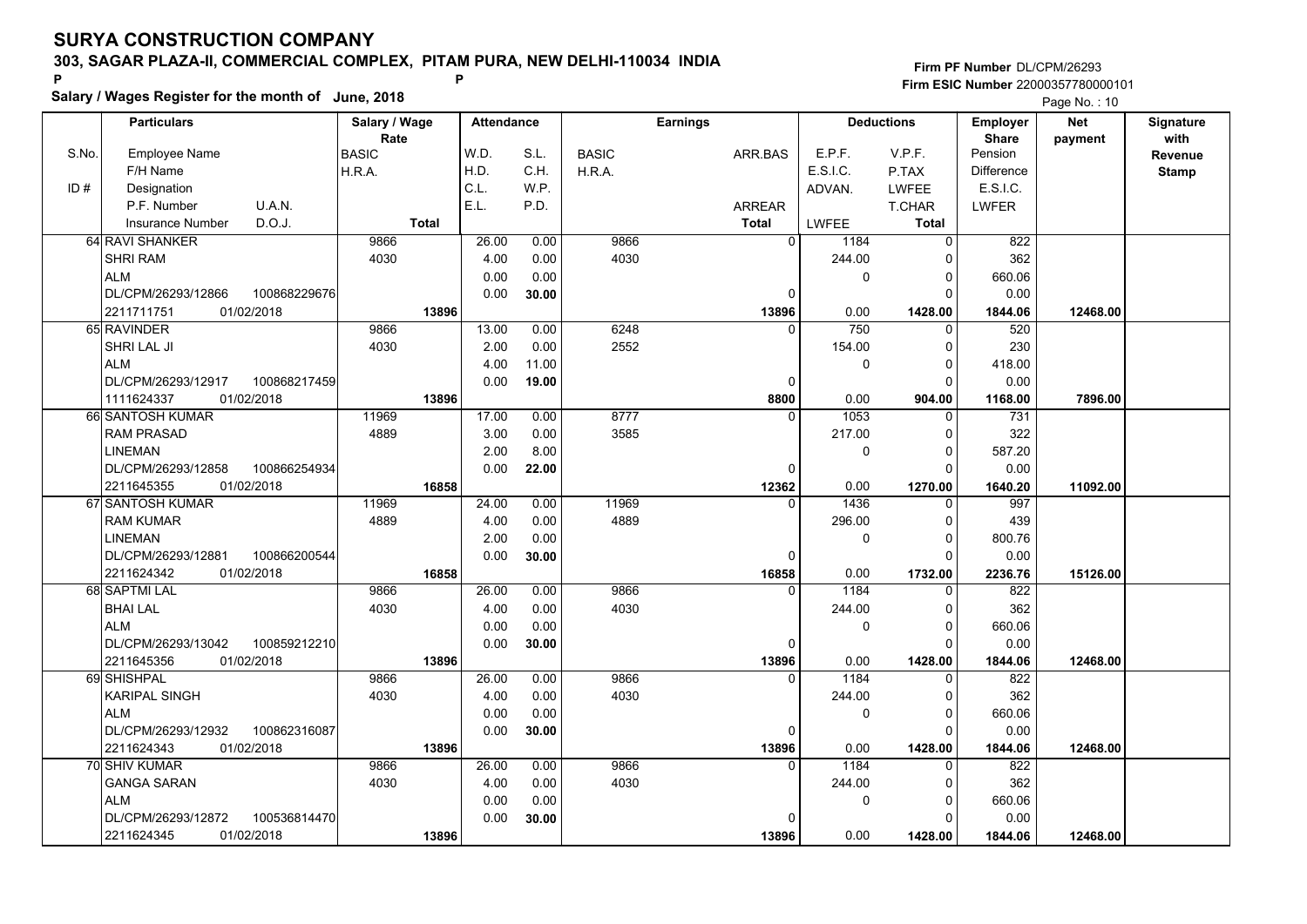**Salary / Wages Register for the month of June, 2018 <sup>P</sup> <sup>P</sup>**

|       | Salary / wages Register for the month of June, 2018 |               |                   |       |              |                 |                  |                   | Page No.: 11      |            |              |
|-------|-----------------------------------------------------|---------------|-------------------|-------|--------------|-----------------|------------------|-------------------|-------------------|------------|--------------|
|       | <b>Particulars</b>                                  | Salary / Wage | <b>Attendance</b> |       |              | <b>Earnings</b> |                  | <b>Deductions</b> | <b>Employer</b>   | <b>Net</b> | Signature    |
|       |                                                     | Rate          |                   |       |              |                 |                  |                   | <b>Share</b>      | payment    | with         |
| S.No. | <b>Employee Name</b>                                | <b>BASIC</b>  | W.D.              | S.L.  | <b>BASIC</b> | ARR.BAS         | E.P.F.           | V.P.F.            | Pension           |            | Revenue      |
|       | F/H Name                                            | H.R.A.        | H.D.              | C.H.  | H.R.A.       |                 | E.S.I.C.         | P.TAX             | <b>Difference</b> |            | <b>Stamp</b> |
| ID#   | Designation                                         |               | C.L.              | W.P.  |              |                 | ADVAN.           | <b>LWFEE</b>      | E.S.I.C.          |            |              |
|       | P.F. Number<br>U.A.N.                               |               | E.L.              | P.D.  |              | <b>ARREAR</b>   |                  | T.CHAR            | <b>LWFER</b>      |            |              |
|       | D.O.J.<br>Insurance Number                          | <b>Total</b>  |                   |       |              | <b>Total</b>    | <b>LWFEE</b>     | <b>Total</b>      |                   |            |              |
|       | 71 SHIV PRAKASH                                     | 9866          | 24.00             | 0.00  | 9866         |                 | $\Omega$<br>1184 | $\Omega$          | 822               |            |              |
|       | <b>SHIV MANGAL SINGH</b>                            | 4030          | 4.00              | 0.00  | 4030         |                 | 244.00           | $\Omega$          | 362               |            |              |
|       | <b>ALM</b>                                          |               | 1.00              | 0.00  |              |                 | 0                | 0                 | 660.06            |            |              |
|       | DL/CPM/26293/12867<br>100868084077                  |               | 1.00              | 30.00 |              |                 | 0                | $\Omega$          | 0.00              |            |              |
|       | 2211624348<br>01/02/2018                            | 13896         |                   |       |              | 13896           | 0.00             | 1428.00           | 1844.06           | 12468.00   |              |
|       | 72 SHOBHA LAL                                       | 11969         | 26.00             | 0.00  | 11969        |                 | 1436<br>$\Omega$ | $\Omega$          | 997               |            |              |
|       | <b>MERU LAL</b>                                     | 4889          | 4.00              | 0.00  | 4889         |                 | 296.00           | 0                 | 439               |            |              |
|       | <b>LINEMAN</b>                                      |               | 0.00              | 0.00  |              |                 | 0                | $\Omega$          | 800.76            |            |              |
|       | DL/CPM/26293/12875<br>100863879997                  |               | 0.00              | 30.00 |              |                 | $\Omega$         | 0                 | 0.00              |            |              |
|       | 1111624366<br>01/02/2018                            | 16858         |                   |       |              | 16858           | 0.00             | 1732.00           | 2236.76           | 15126.00   |              |
|       | 73 SHYAM LAL                                        | 11969         | 26.00             | 0.00  | 11969        |                 | 1436<br>$\Omega$ | 0                 | 997               |            |              |
|       | JAGDAMBA PRASAD                                     | 4889          | 4.00              | 0.00  | 4889         |                 | 296.00           | $\Omega$          | 439               |            |              |
|       | <b>LINEMAN</b>                                      |               | 0.00              | 0.00  |              |                 | $\mathbf 0$      | $\Omega$          | 800.76            |            |              |
|       | DL/CPM/26293/12855<br>100536815269                  |               | 0.00              | 30.00 |              |                 | 0                | $\Omega$          | 0.00              |            |              |
|       | 2211624363<br>01/02/2018                            | 16858         |                   |       |              | 16858           | 0.00             | 1732.00           | 2236.76           | 15126.00   |              |
|       | <b>74 SUMAN RAI</b>                                 | 11969         | 26.00             | 0.00  | 11969        |                 | 1436<br>$\Omega$ | $\Omega$          | 997               |            |              |
|       | <b>BINDESHWARI RAI</b>                              | 4889          | 4.00              | 0.00  | 4889         |                 | 296.00           | $\Omega$          | 439               |            |              |
|       | <b>LINEMAN</b>                                      |               | 0.00              | 0.00  |              |                 | $\mathbf 0$      | 0                 | 800.76            |            |              |
|       | DL/CPM/26293/12869<br>100859425304                  |               | 0.00              | 30.00 |              |                 | $\Omega$         | $\Omega$          | 0.00              |            |              |
|       | 2211711735<br>01/02/2018                            | 16858         |                   |       |              | 16858           | 0.00             | 1732.00           | 2236.76           | 15126.00   |              |
|       | <b>75 SUNDER LAL</b>                                | 11969         | 26.00             | 0.00  | 11969        |                 | 1436<br>$\Omega$ | 0                 | 997               |            |              |
|       | <b>MAIYAI DEEN</b>                                  | 4889          | 4.00              | 0.00  | 4889         |                 | 296.00           | 0                 | 439               |            |              |
|       | <b>LINEMAN</b>                                      |               | 0.00              | 0.00  |              |                 | 0                | $\Omega$          | 800.76            |            |              |
|       | DL/CPM/26293/12856<br>100863535107                  |               | 0.00              | 30.00 |              |                 | 0                | 0                 | 0.00              |            |              |
|       | 01/02/2018<br>1114811251                            | 16858         |                   |       |              | 16858           | 0.00             | 1732.00           | 2236.76           | 15126.00   |              |
|       | 76 SUNIL KUMAR                                      | 11969         | 25.00             | 0.00  | 11969        |                 | 1436<br>$\Omega$ | 0                 | 997               |            |              |
|       | <b>GOVERDHAN KUMAR</b>                              | 4889          | 4.00              | 0.00  | 4889         |                 | 296.00           | $\Omega$          | 439               |            |              |
|       | <b>LINEMAN</b>                                      |               | 1.00              | 0.00  |              |                 | $\mathbf 0$      | $\Omega$          | 800.76            |            |              |
|       | DL/CPM/26293/12884<br>100536804242                  |               | 0.00              | 30.00 |              |                 | $\Omega$         | $\Omega$          | 0.00              |            |              |
|       | 2211624422<br>01/02/2018                            | 16858         |                   |       |              | 16858           | 0.00             | 1732.00           | 2236.76           | 15126.00   |              |
|       | 77 SURENDRA KUMAR                                   | 9866          | 26.00             | 0.00  | 9866         |                 | 1184<br>$\Omega$ | $\Omega$          | 822               |            |              |
|       | <b>VISHRAM</b>                                      | 4030          | 4.00              | 0.00  | 4030         |                 | 244.00           | $\Omega$          | 362               |            |              |
|       | <b>ALM</b>                                          |               | 0.00              | 0.00  |              |                 | $\mathbf 0$      | $\Omega$          | 660.06            |            |              |
|       | DL/CPM/26293/12933<br>100869847143                  |               | 0.00              | 30.00 |              |                 |                  | O                 | 0.00              |            |              |
|       | 01/02/2018<br>2213306585                            | 13896         |                   |       |              | 13896           | 0.00             | 1428.00           | 1844.06           | 12468.00   |              |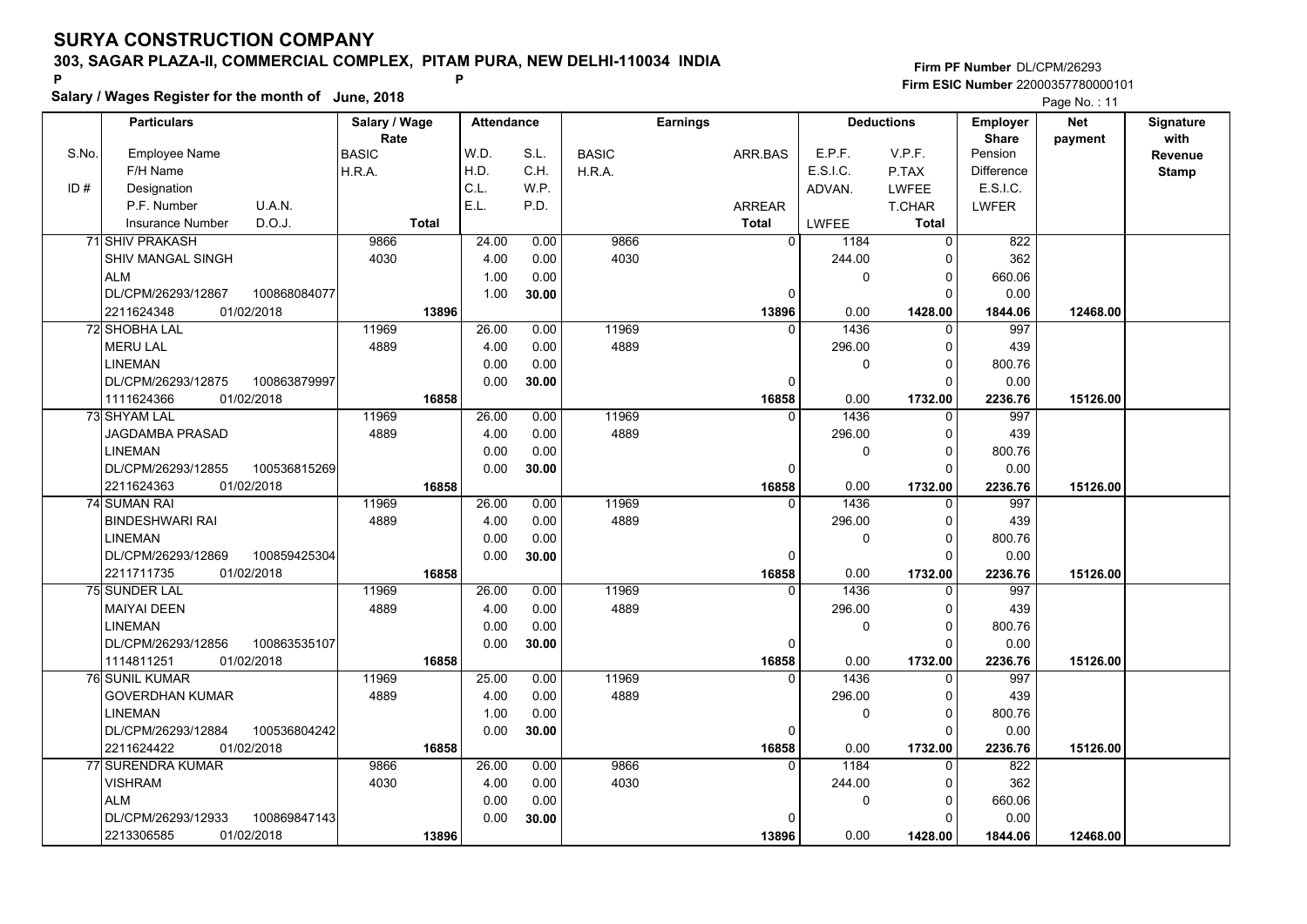**Salary / Wages Register for the month of June, 2018 <sup>P</sup> <sup>P</sup>**

|       | Salary / Wages Register for the month of June, 2018 |               |                   |       |              |                 |              | Page No.: 12      |                 |            |              |
|-------|-----------------------------------------------------|---------------|-------------------|-------|--------------|-----------------|--------------|-------------------|-----------------|------------|--------------|
|       | <b>Particulars</b>                                  | Salary / Wage | <b>Attendance</b> |       |              | <b>Earnings</b> |              | <b>Deductions</b> | <b>Employer</b> | <b>Net</b> | Signature    |
|       |                                                     | Rate          |                   |       |              |                 |              |                   | <b>Share</b>    | payment    | with         |
| S.No. | <b>Employee Name</b>                                | <b>BASIC</b>  | W.D.              | S.L.  | <b>BASIC</b> | ARR.BAS         | E.P.F.       | V.P.F.            | Pension         |            | Revenue      |
|       | F/H Name                                            | H.R.A.        | H.D.              | C.H.  | H.R.A.       |                 | E.S.I.C.     | P.TAX             | Difference      |            | <b>Stamp</b> |
| ID#   | Designation                                         |               | C.L.              | W.P.  |              |                 | ADVAN.       | LWFEE             | E.S.I.C.        |            |              |
|       | P.F. Number<br>U.A.N.                               |               | E.L.              | P.D.  |              | ARREAR          |              | T.CHAR            | <b>LWFER</b>    |            |              |
|       | D.O.J.<br><b>Insurance Number</b>                   | <b>Total</b>  |                   |       |              | <b>Total</b>    | <b>LWFEE</b> | <b>Total</b>      |                 |            |              |
|       | 78 SUSHIL KUMAR                                     | 9866          | 26.00             | 0.00  | 9866         | $\overline{0}$  | 1184         | 0                 | 822             |            |              |
|       | <b>SHYAM LAL</b>                                    | 4030          | 4.00              | 0.00  | 4030         |                 | 244.00       |                   | 362             |            |              |
|       | <b>ALM</b>                                          |               | 0.00              | 0.00  |              |                 | 0            | 0                 | 660.06          |            |              |
|       | DL/CPM/26293/12913<br>100868288643                  |               | 0.00              | 30.00 |              | $\Omega$        |              | $\Omega$          | 0.00            |            |              |
|       | 2211624429<br>01/02/2018                            | 13896         |                   |       |              | 13896           | 0.00         | 1428.00           | 1844.06         | 12468.00   |              |
|       | 79 TOTA RAM                                         | 11969         | 26.00             | 0.00  | 11969        | $\Omega$        | 1436         | O                 | 997             |            |              |
|       | <b>KIRPAL SINGH</b>                                 | 4889          | 4.00              | 0.00  | 4889         |                 | 296.00       | $\Omega$          | 439             |            |              |
|       | <b>LINEMAN</b>                                      |               | 0.00              | 0.00  |              |                 | 0            | $\Omega$          | 800.76          |            |              |
|       | DL/CPM/26293/12929<br>100536826695                  |               | 0.00              | 30.00 |              | 0               |              | $\Omega$          | 0.00            |            |              |
|       | 2211624432<br>01/02/2018                            | 16858         |                   |       |              | 16858           | 0.00         | 1732.00           | 2236.76         | 15126.00   |              |
|       | 80 TUTTY                                            | 9866          | 26.00             | 0.00  | 9866         | $\Omega$        | 1184         | $\Omega$          | 822             |            |              |
|       | <b>KALLU RAM</b>                                    | 4030          | 4.00              | 0.00  | 4030         |                 | 244.00       | $\Omega$          | 362             |            |              |
|       | <b>ALM</b>                                          |               | 0.00              | 0.00  |              |                 | 0            | $\Omega$          | 660.06          |            |              |
|       | DL/CPM/26293/12936<br>100862174305                  |               | 0.00              | 30.00 |              | $\Omega$        |              | $\Omega$          | 0.00            |            |              |
|       | 2211851716<br>01/02/2018                            | 13896         |                   |       |              | 13896           | 0.00         | 1428.00           | 1844.06         | 12468.00   |              |
|       | 81 UMESH KUMAR                                      | 9866          | 26.00             | 0.00  | 9866         | $\Omega$        | 1184         | O                 | 822             |            |              |
|       | LATE. SATYANARAYAN                                  | 4030          | 4.00              | 0.00  | 4030         |                 | 244.00       | $\Omega$          | 362             |            |              |
|       | <b>ALM</b>                                          |               | 0.00              | 0.00  |              |                 | 0            | $\Omega$          | 660.06          |            |              |
|       | DL/CPM/26293/12937<br>100863037051                  |               | 0.00              | 30.00 |              | 0               |              | $\Omega$          | 0.00            |            |              |
|       | 01/02/2018<br>2014013279                            | 13896         |                   |       |              | 13896           | 0.00         | 1428.00           | 1844.06         | 12468.00   |              |
|       | 82 VEERENDRA KUMAR                                  | 9866          | 26.00             | 0.00  | 9866         |                 | 1184         | O                 | 822             |            |              |
|       | <b>SHIV PAL</b>                                     | 4030          | 4.00              | 0.00  | 4030         |                 | 244.00       | 0                 | 362             |            |              |
|       | <b>ALM</b>                                          |               | 0.00              | 0.00  |              |                 | 0            | $\Omega$          | 660.06          |            |              |
|       | DL/CPM/26293/12893<br>100868089911                  |               | 0.00              | 30.00 |              | $\Omega$        |              | O                 | 0.00            |            |              |
|       | 2014051866<br>01/02/2018                            | 13896         |                   |       |              | 13896           | 0.00         | 1428.00           | 1844.06         | 12468.00   |              |
|       | 83 VIJAY                                            | 11969         | 23.00             | 0.00  | 11969        | $\Omega$        | 1436         | 0                 | 997             |            |              |
|       | <b>GURU CHARAN</b>                                  | 4889          | 4.00              | 0.00  | 4889         |                 | 296.00       | $\Omega$          | 439             |            |              |
|       | <b>LINEMAN</b>                                      |               | 2.00              | 0.00  |              |                 | 0            | $\Omega$          | 800.76          |            |              |
|       | DL/CPM/26293/12883<br>100861100575                  |               | 1.00              | 30.00 |              | $\Omega$        |              | $\Omega$          | 0.00            |            |              |
|       | 1111645369<br>01/02/2018                            | 16858         |                   |       |              | 16858           | 0.00         | 1732.00           | 2236.76         | 15126.00   |              |
|       | 84 VINOD KUMAR                                      | 9866          | 26.00             | 0.00  | 9866         | $\Omega$        | 1184         | O                 | 822             |            |              |
|       | <b>BABU LAL</b>                                     | 4030          | 4.00              | 0.00  | 4030         |                 | 244.00       | $\Omega$          | 362             |            |              |
|       | <b>ALM</b>                                          |               | 0.00              | 0.00  |              |                 | 0            | 0                 | 660.06          |            |              |
|       | DL/CPM/26293/12868<br>100858831054                  |               | 0.00              | 30.00 |              | O               |              |                   | 0.00            |            |              |
|       | 2211624436<br>01/02/2018                            | 13896         |                   |       |              | 13896           | 0.00         | 1428.00           | 1844.06         | 12468.00   |              |